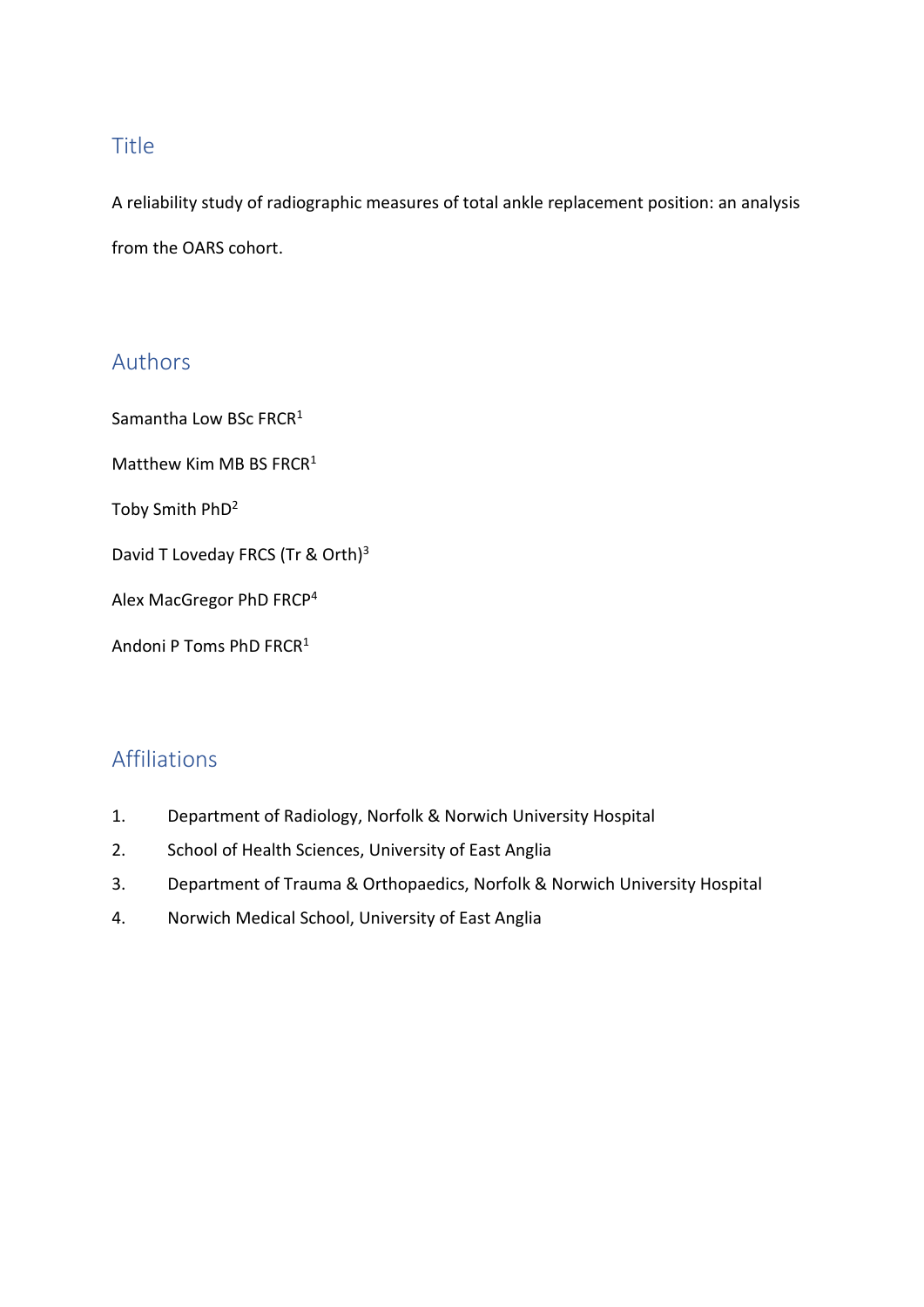## **ABSTRACT**

#### **Objective**

There is no validated radiographic measurement to diagnose prosthetic complication(s) following total ankle replacements (TAR) although a number of angular and linear measurements, used to define the TAR position on postoperative radiographs, have been recommended to detect prosthetic loosening. The aim of this study was to test the intra and interobserver reliability of these measurements.

## **Materials and methods**

This is a prospective study embedded within a multicentre cohort study. Following sample size calculation, 62 patients were analysed. Six measurements were performed on the first postoperative anteroposterior and lateral ankle radiographs: angles  $\alpha$  and  $\beta$ , and length "a" defined the craniocaudal position of the tibial component; while angle γ, lengths "b" and "c" defined the angular position of the talar component. Measurements were recorded by three independent observers. Inter and intraobserver reliability was assessed with: intraclass correlation coefficient (ICC); Bland-Altman plots; and within-subject coefficients of variation (CV).

## **Results**

The intrarater ICC was "almost perfect" (ICC  $0.83 - 0.97$ ) for all six measurements. The interrater ICC was "substantial" to "almost perfect" (ICC 0.69 – 0.93). The mean difference in intrarater angular measurements was  $\leq 0.6$  degree, and  $\leq 0.8$ mm for linear measurements;  $\leq 2.2$ degrees and ≤2.1mm for interrater measurements. Maximum CV for the interrater linear measurements ( $\leq$ 17.7%) more than doubled that of the angular measurements ( $\leq$ 8.0%). The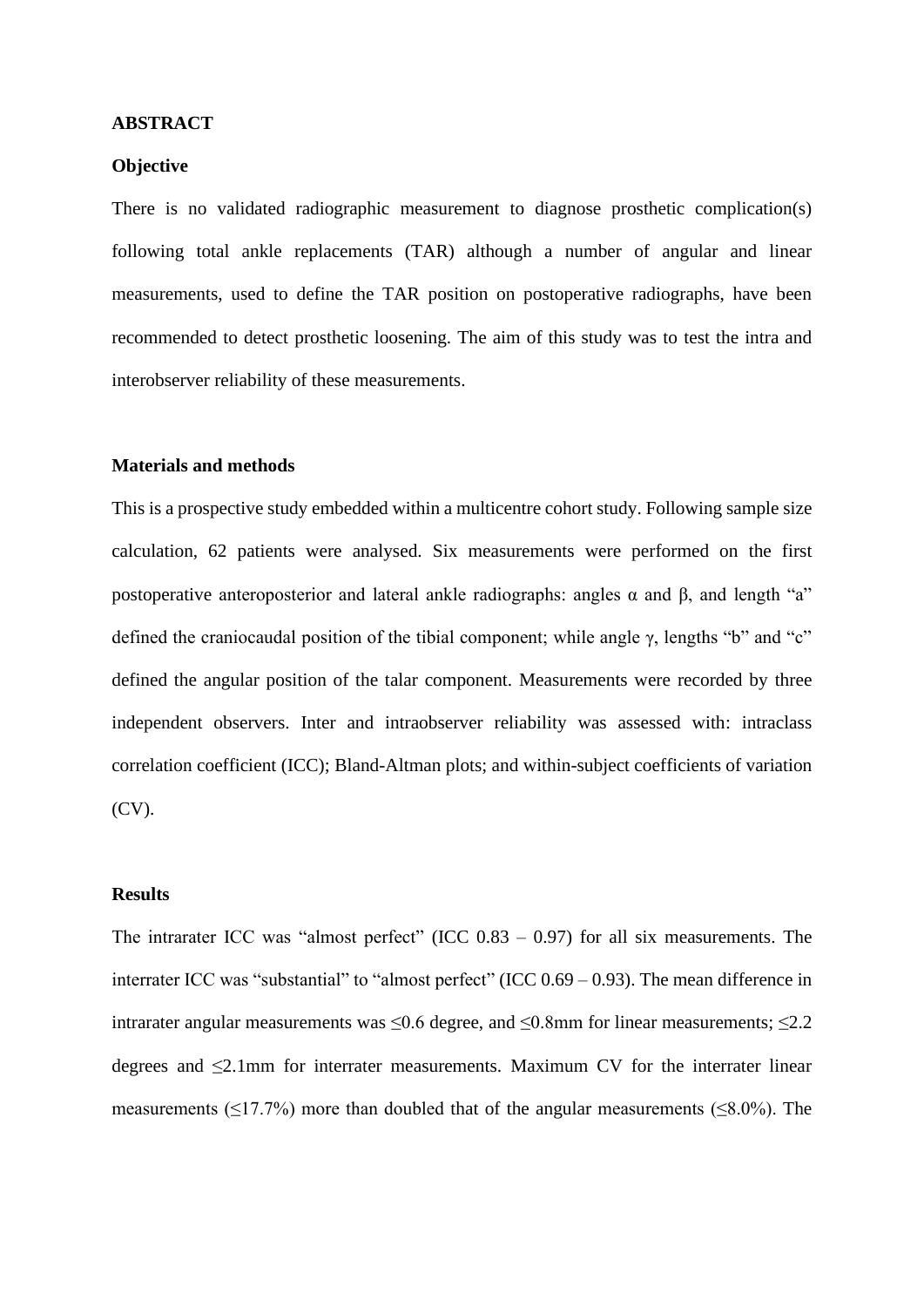maximum width of the 95% limits of agreement was 6.5 degrees and 8.4mm for intrarater measures, and 8.9 degrees and 10.6mm for interrater measurements.

# **Conclusion**

Angular measures are more reliable than linear measures and have potential in routine clinical practice for TAR position assessment.

# **KEYWORDS**

Total ankle replacement; Total ankle arthroplasty; Radiograph; Reliability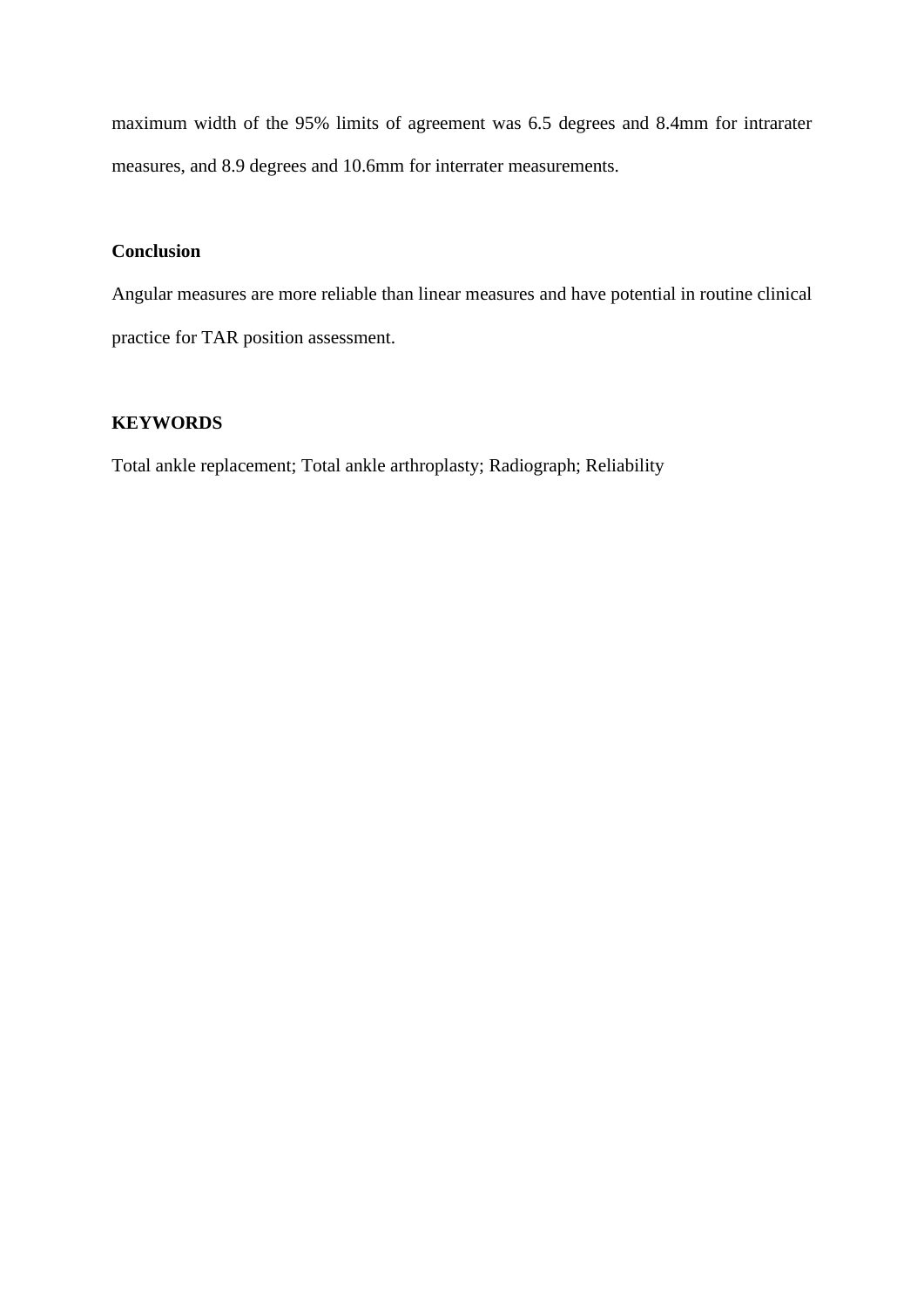#### **INTRODUCTION**

Since their introduction in the early 1970s, total ankle replacements (TAR) have made a lesser impact in clinical practice when compared to total hip and knee replacements. The highly anticipated first generation cemented two component constrained designed TAR was soon abandoned because of high complications rates which were thought to relate to the complex anatomy of the ankle joint.(1,2) A second generation of uncemented anatomically designed TARs was subsequently developed to address previous flaws, incorporating cementless technology to minimise bone resection and encourage bone ingrowth.(3) The current third generation designs remain uncemented but are three component prostheses with a minimally constrained, independent polyethylene component to represent the mobile-bearing meniscus.(3) These prostheses are the gold standard with studies reporting clinical efficacies comparable to ankle arthrodesis in the treatment of advanced ankle osteoarthritis.(3,4)

Radiographs are used in the postoperative evaluation of TAR. Radiological abnormalities are common in many of the high and intermediate grade complications.(3,5) Glazebrook et al(5) proposed classifying complications based on the likelihood of TAR failure for a given complication; intermediate grade complications lead to TAR failure in <50% of the time while high grade complications accounted for  $>50\%$ . Radiographically evident intermediate grade complications include implant subsidence, postoperative bone fracture, and medial impingement while high grade complications include aseptic loosening (>2mm), periprosthetic osteolysis, deep infection and implant failure from background systemic disease.(3)

The clinician can identify prosthesis position change by comparing serial postoperative radiographs. The addition of angular and linear measurements of the position of the TAR relative to the surrounding bones affords quantitative comparison between serial radiographic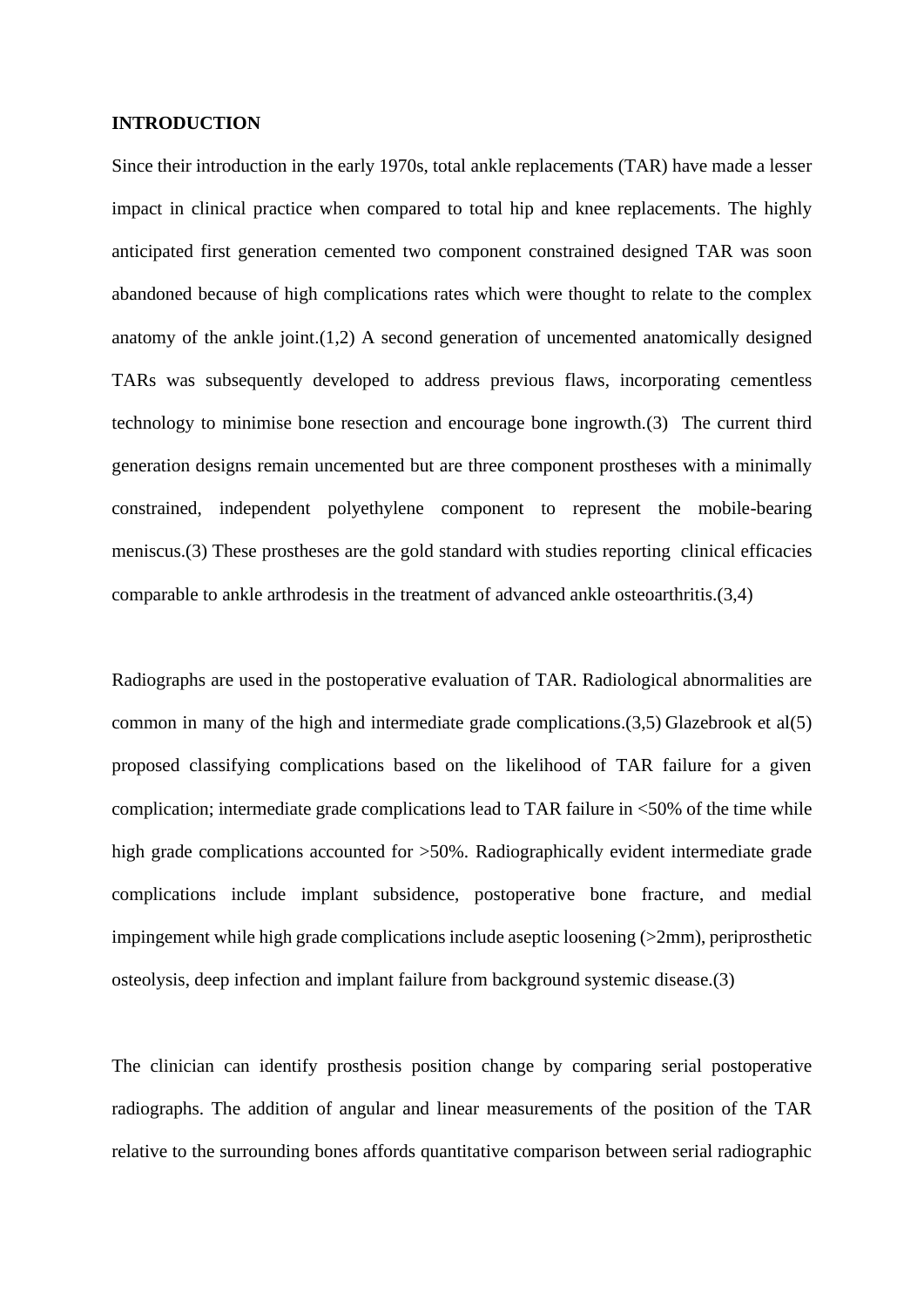examinations. Quantification of these measurements allows for statistical analysis of the association of radiographic position of the TAR with other outcome measures in large cohort studies.

Several methods have been proposed for establishing radiologic reference points to monitor component migration in TARs. Bestic et al.(6) recommended a number of angular and linear measurements, defining the position of TARs on serial postoperative radiographs for detecting prosthesis loosening. The reproducibility (reliability) and validity of these methods have not been established. Accordingly, the aim of this study was to measure the intra and interrater reliability of the linear and angular measures of radiographic TAR position as proposed by Bestic et al.(6).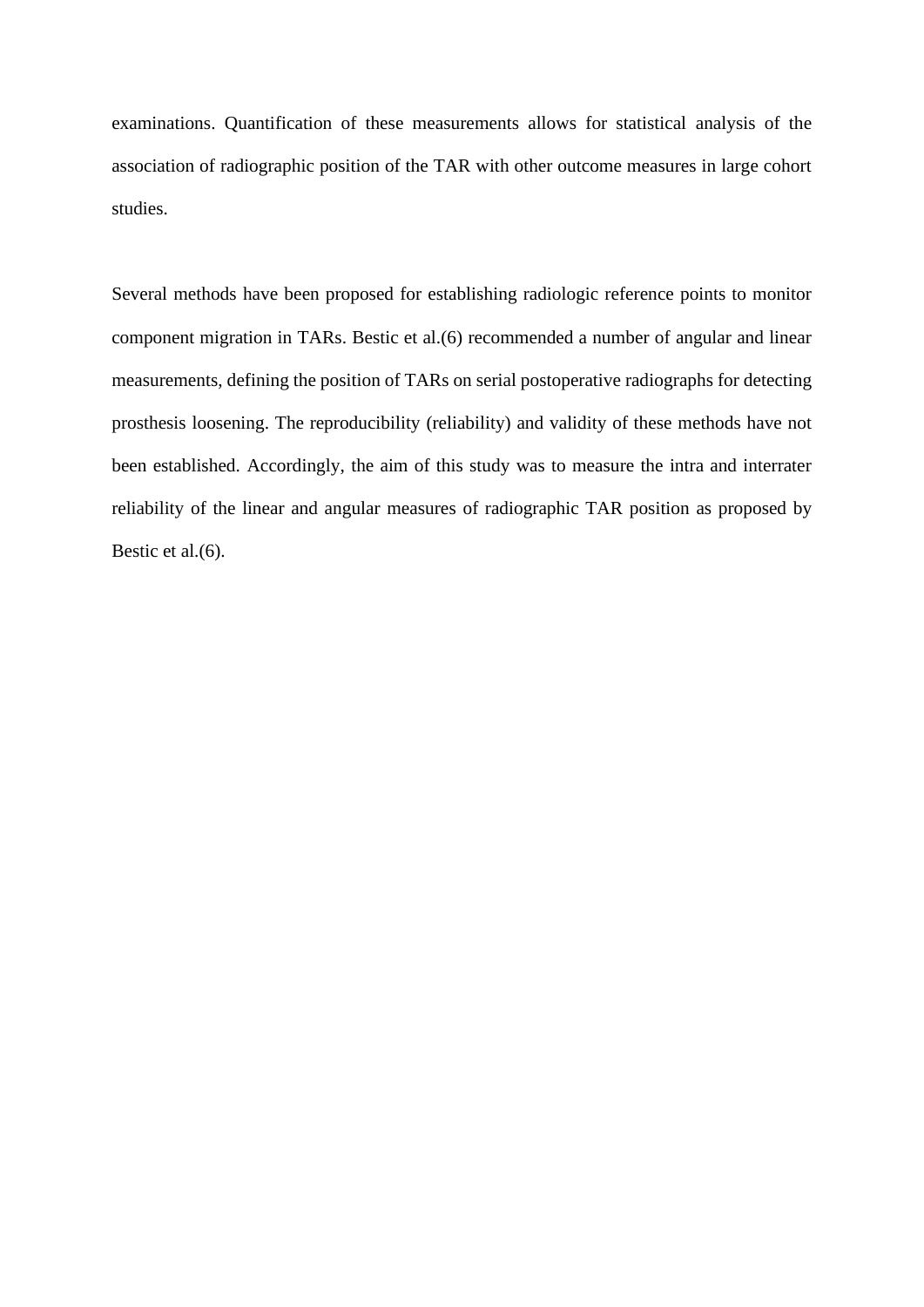#### **MATERIALS AND METHODS**

#### **Participants**

This investigation is embedded within the Outcomes in Ankle Joint Replacement (OARS) study. The OARS study is a prospective, multisite longitudinal study, aimed to enrich the National Joint Registry for England, Wales, Northern Ireland and the Isle of Man (NJR) dataset on TAR by collecting preoperative measures of clinical and radiological disease severity, postoperative Patient Reported Outcome Measures (PROMS), together with clinical and radiological measures of surgical outcome for 12 months postoperatively. The inclusion criteria for our study were patients who have had the TAR surgery between January 2016 – December 2017, followed by a baseline postoperative ankle radiograph. The TAR systems used in this study comprised of the Zenith (Corin) and INFINITY (Wright Medical Technology).

This study conforms to relevant research ethnical guidelines and was approved by the Health Research Authority (HRA) on 7th July 2016 (IRAS project ID: 146735).

#### **Image acquisition and analysis**

Anteroposterior (AP) and lateral views of the ankle were obtained in the standing position to ensure physiologic positioning. If these were not possible, nonweightbearing radiographs in positions, which were as closely matched to weightbearing ankle radiographs as possible, were obtained.

Six angular and linear measurements(6) were performed on AP and lateral ankle radiographs: angles  $\alpha$  and  $\beta$ , and length "a" defined the craniocaudal position of the tibial component; while angle γ, lengths "b" and "c" defined the angular position of the talar component (**Figure 1**). Measurements were recorded twice by three independent observers, a musculoskeletal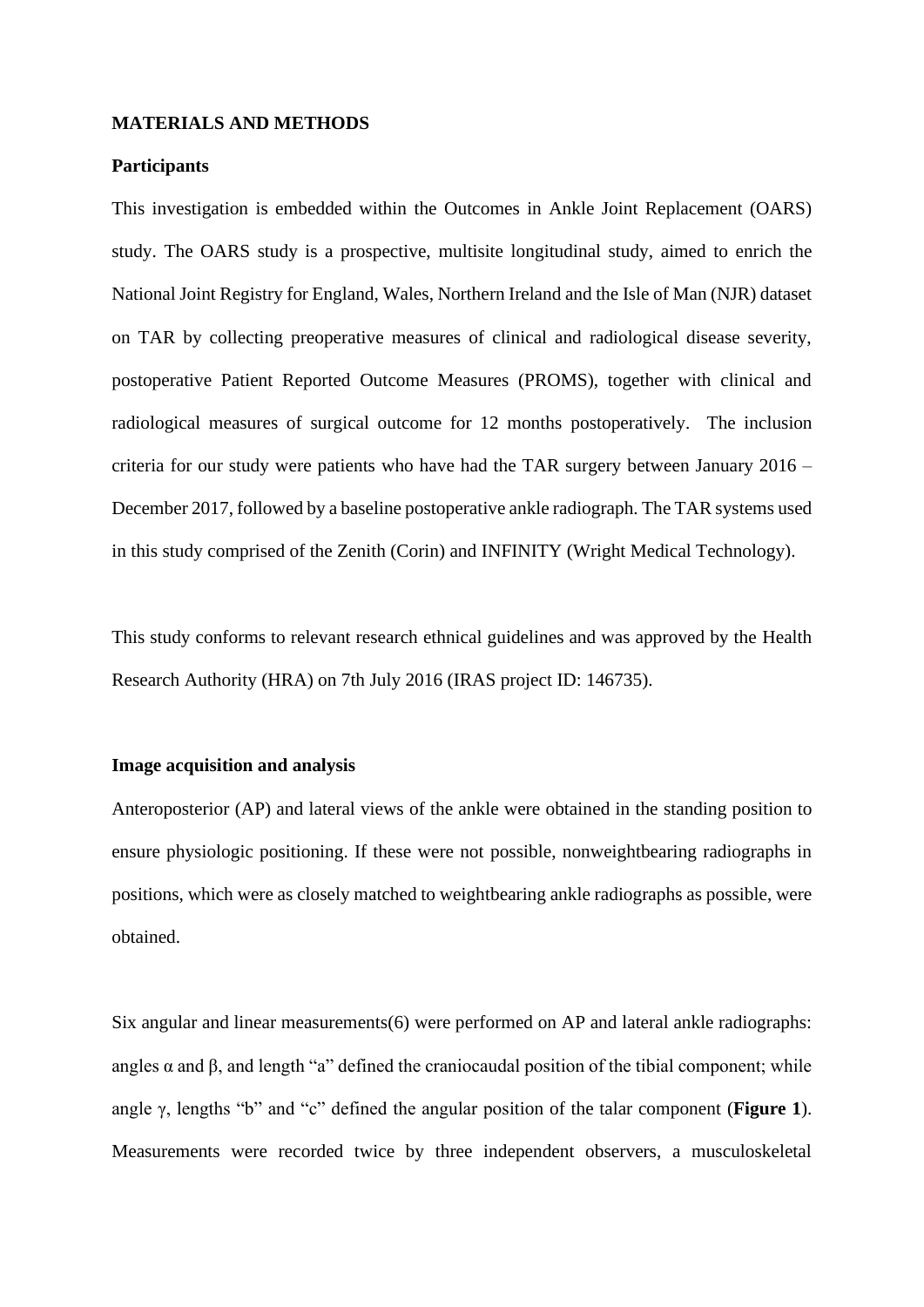radiologist with 20 years' experience, and two radiology trainees with three- and five-years' experience. All observers were blinded to the clinical data. The two observations were performed at least two weeks apart.

The alpha  $(\alpha)$  angle and beta  $(\beta)$  angles are subtended between a line drawn along the long axis of the tibia and the articular surface of the tibial component on the AP and lateral projections respectively (**Figure 1A, 1B**). The gamma (γ) angle is subtended by a line between the most anterior and posterior points of the talar component, on the lateral projection, and a line drawn from the most posterior point of the prosthesis along the middle of the neck of the talus (**Figure 1B**).

Length a is a perpendicular measure from a line drawn laterally from the articular surface of the tibial component to the tip of the lateral malleolus (**Figure 1C**). Talar tilt measures b and c are drawn perpendicular to a line connecting the anterior and posterior margins of the talar component, on the lateral projection, to a line connecting the anterosuperior corner of the head of the talus to the posterosuperior margin of the posterior subtalar facet of the calcaneus (**Figure 1D**).

#### **Statistical analysis**

Inter and intraobserver reliability was assessed with: intraclass correlation coefficient (ICC) for consistency of single measures by fixed raters; Bland-Altman plots; and within-subject coefficients of variation.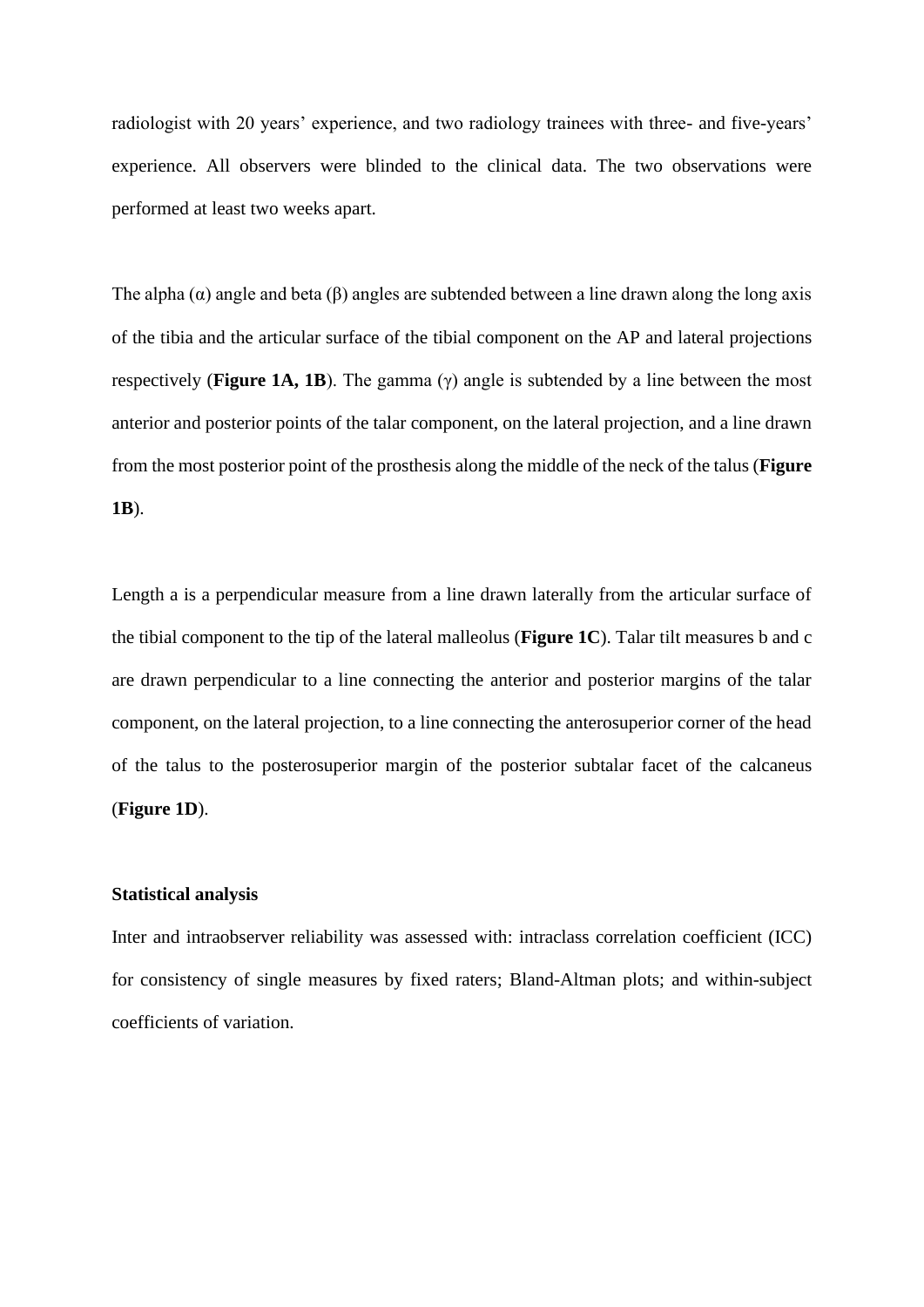ICCs will be interpreted using the Landis and Koch (8) method where values < 0 indicate poor agreement, 0-0.2 as slight, 0.21-0.4 as fair, 0.41-0.6 as moderate, 0.61-0.8 as substantial and 0.81-1 as almost perfect agreement.

Bland-Altman plots yielded limits of agreement and coefficient of repeatability (CR) or smallest real difference (SRD) which was calculated as 1.96 multiplied by the standard deviation (SD) of the measurement difference between observers. The within-subject coefficients of variation (CV) was calculated using the root mean square approach.(7) The significance threshold was set at .05. All statistical analyses were completed using R version 3.2.2 with the psych package.(8)

#### **Sample size**

A sample size calculation of this embedded reliability study was made after the first 25 sets of measurements. Based on the first 25 mean  $\alpha$  and  $\beta$  measurements for Raters one and two, assuming a standard deviation of two degrees, a sample size of 62 was required for a total 95% confidence interval (CI) around the mean of one degree.(9)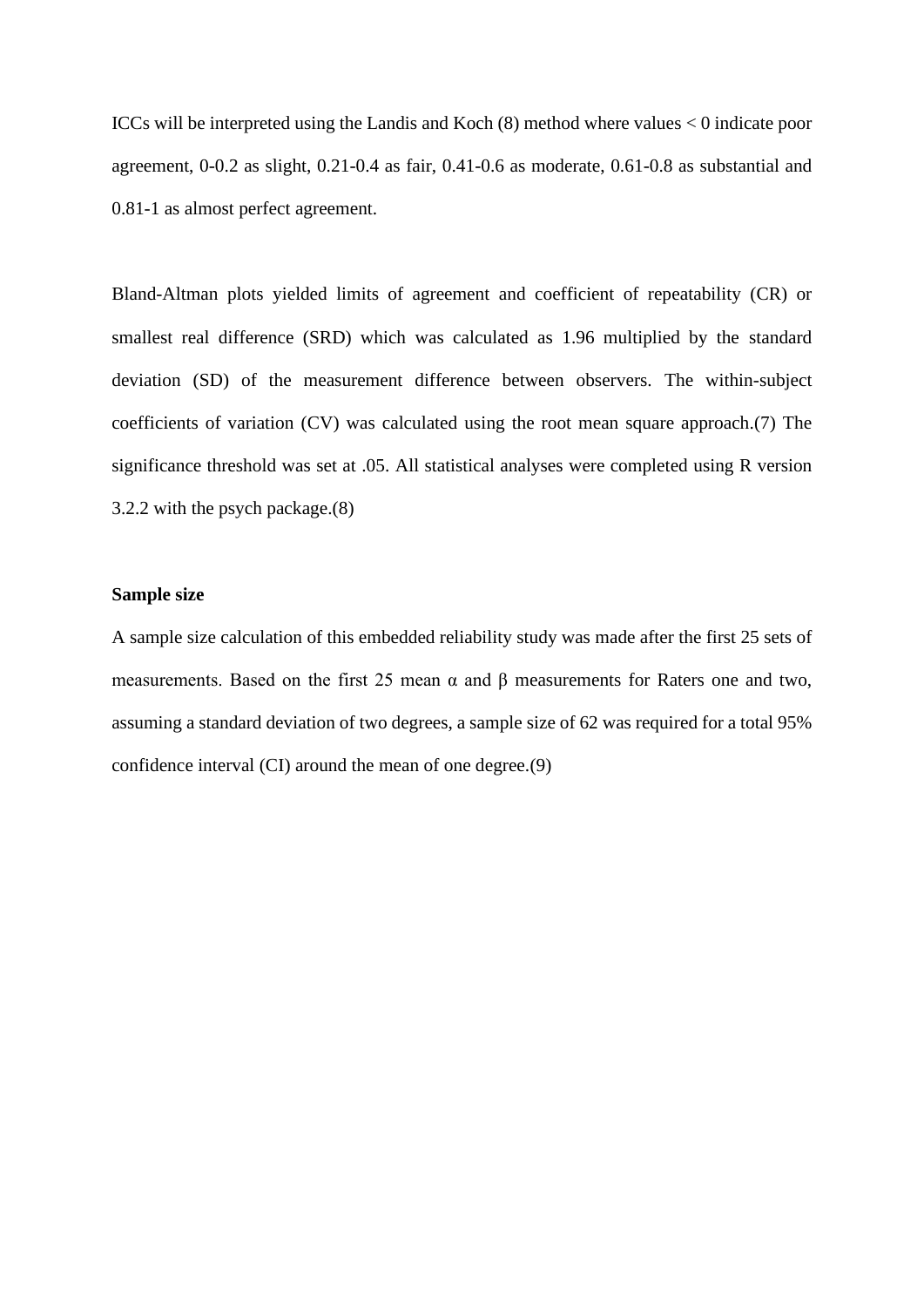#### **RESULTS**

Sixty-two patients were included in the study. There were 35 male and 27 females (mean age 63 years; range 24 to 86). The median time from TAR to radiographs was 45 days (Interquartile Range: 42, 60).

The summary statistics for each variable (derived from the mean of six observations) were as follows: mean  $\alpha$  angle = 89.0 degrees (SD 2.1, 95% CI: 88.5, 89.5), median  $\beta$  = 89.3 degrees (IQR = 87.2, 90.3), mean  $\gamma$  = 21.6 degrees (SD 2.9; 95% CI: 20.8, 22.3), mean length  $a =$ 31.7mm (SD 3.9; 95% CI: 30.7, 32.6), mean talar tilt length *b* = 9.3mm (SD 2.6; 95% CI: 8.7, 10.0), and mean talar tilt length *c* = 14.1mm (SD 4.4; 95% CI: 12.9, 15.2). The variable β failed the Shapiro-Wilk test of normality and therefore summary data for this has been presented as median and IQR (**Figure 2**).

The mean difference in intrarater angular measurements  $(\alpha, \beta, \gamma)$  was  $\leq 0.6$  degree. The width of the 95% limits of agreement was  $\leq$  5.6 degrees for α and β, and  $\leq$  6.2 degrees for γ. The intrarater CV for α and β was less than 1.2% for α and β, and  $\leq$  5.7% for γ which reflects the smaller magnitude of mean  $\gamma$  (21.6 degrees) compared to mean  $\alpha$  and  $\beta$  (89 degrees and 89 degrees).

The mean difference in intrarater linear measures (*a*, *b*, *c*) was  $\leq$  0.8mm with the width of the 95% limits of agreement measuring up to 8.2mm. The CV for *a* ≤ 5.1%, for *b* ≤ 13.0% and for  $c \le 10.3\%$ . The difference in the magnitude of the mean for *a* (31.7mm) and for *b* and *c* (9.3) and 14.1mm) is again associated with these differences in CV.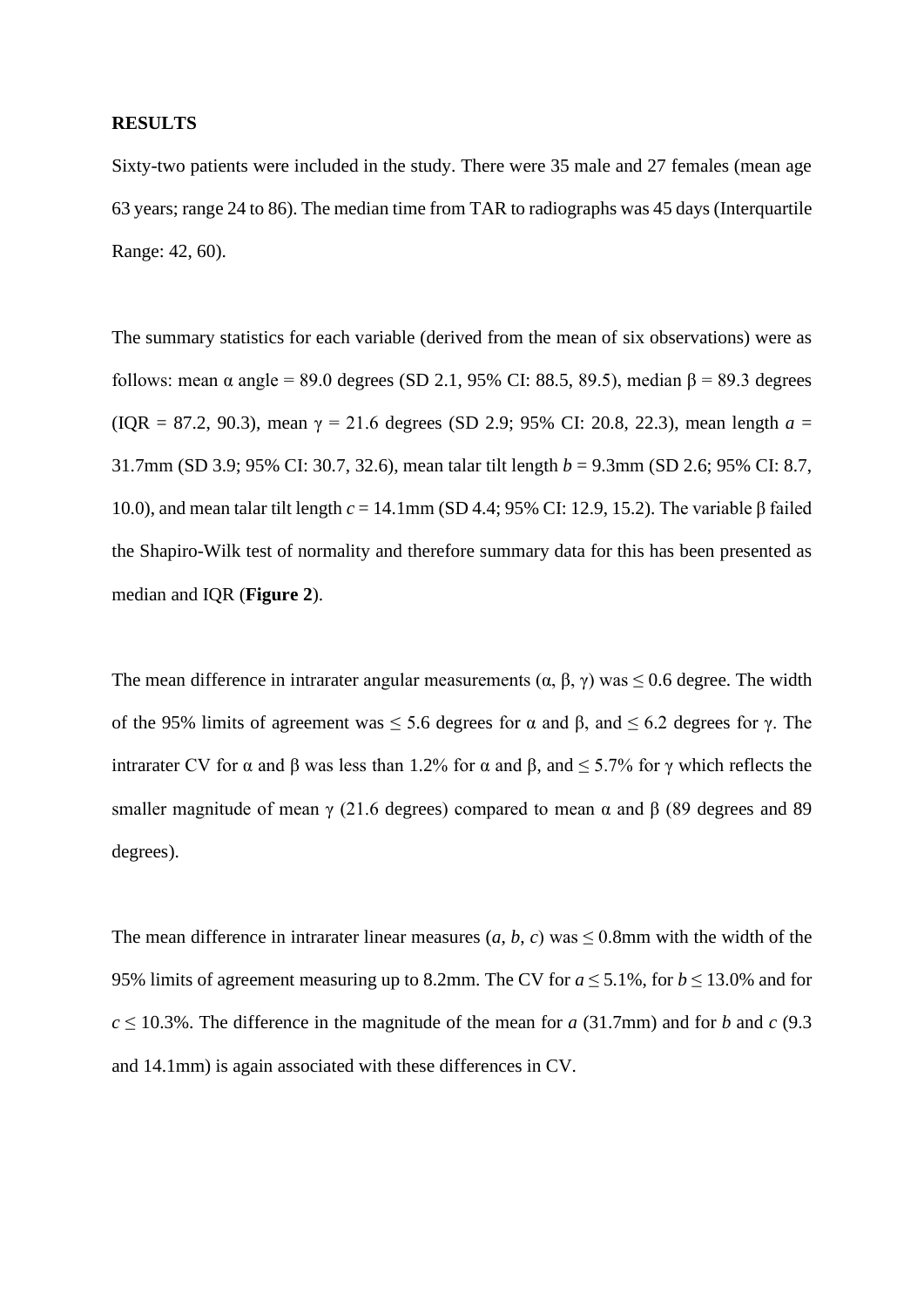The mean difference in interrater angular measurements  $(\alpha, \beta, \gamma)$  was  $\leq 2.2$  degrees. The width of the 95% limits of agreement was ≤ 7.9 degrees for α and β, and ≤ 7.7 degrees for γ. The interrater CV was less than 2.2% for α and β, and  $\leq$  8.0% for γ.

The mean difference in interrater linear measures  $(a, b, c)$  was  $\leq$  2.1mm with the width of the 95% limits of agreement measuring up to 10.6mm. The CV for *a* was  $\leq$  7.9%, for *b*  $\leq$  16.9%, and for  $c \leq 17.7\%$ .

The intrarater ICC was "almost perfect" for all variables. The interrater ICC was "substantial" to "almost perfect" (**Tables 1 and 2**).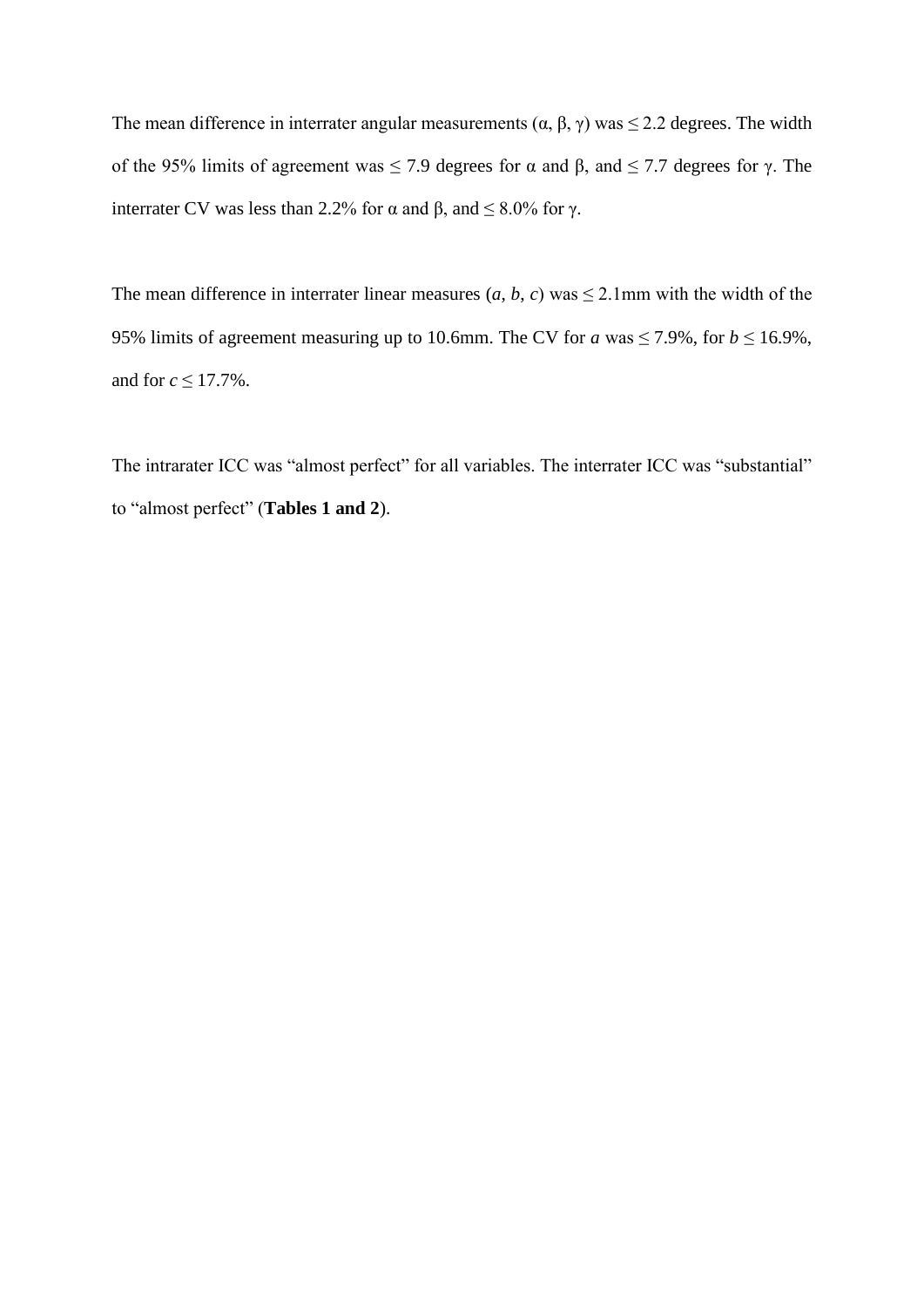#### **DISCUSSION**

There are many radiographic findings that may predict clinical outcomes after TAR such as measures of severity of joint disease, hindfoot alignment and initial TAR position. There are also findings such as changes in position of the TAR with time, periprosthetic lucency, cyst formation and periostitis that may indicate a failing or failed prosthesis.

Radiographic loosening by angular and linear measurements was originally described by Carlsson et al.(10) in 1994. An adaptation of Carlsson's angular measurements was used by Wood et al.(11) in 2003 and most recently by Bianchi et al.(4) in 2019. The measurements as recommended by Bestic et al.(6) are a combination of Carlsson's original linear and the later adapted angular measurements by Wood et al. To our knowledge, these measurements have never been validated before. As such, the aim of this study was to focus on these radiographic measures of TAR position and to identify the amount of variability in these measurements between and within observers.

We report the width of the confidence intervals for the mean for each of the six variables was narrow, indicating the sample was clinically representative. The intra and interrater reliability results suggest angular measurements *α*, β and *γ* were the most reliable while the linear measurements *a, b* and *c* were the least reliable. The intrarater reliability measurements were similar across all levels of experience.

The 95% limits of agreement are relatively wide, and the coefficients of variance are large for linear measures of talar component positioning. Therefore, the linear measures of TAR position are so variable that the clinical utility of these measures in their current form is questionable.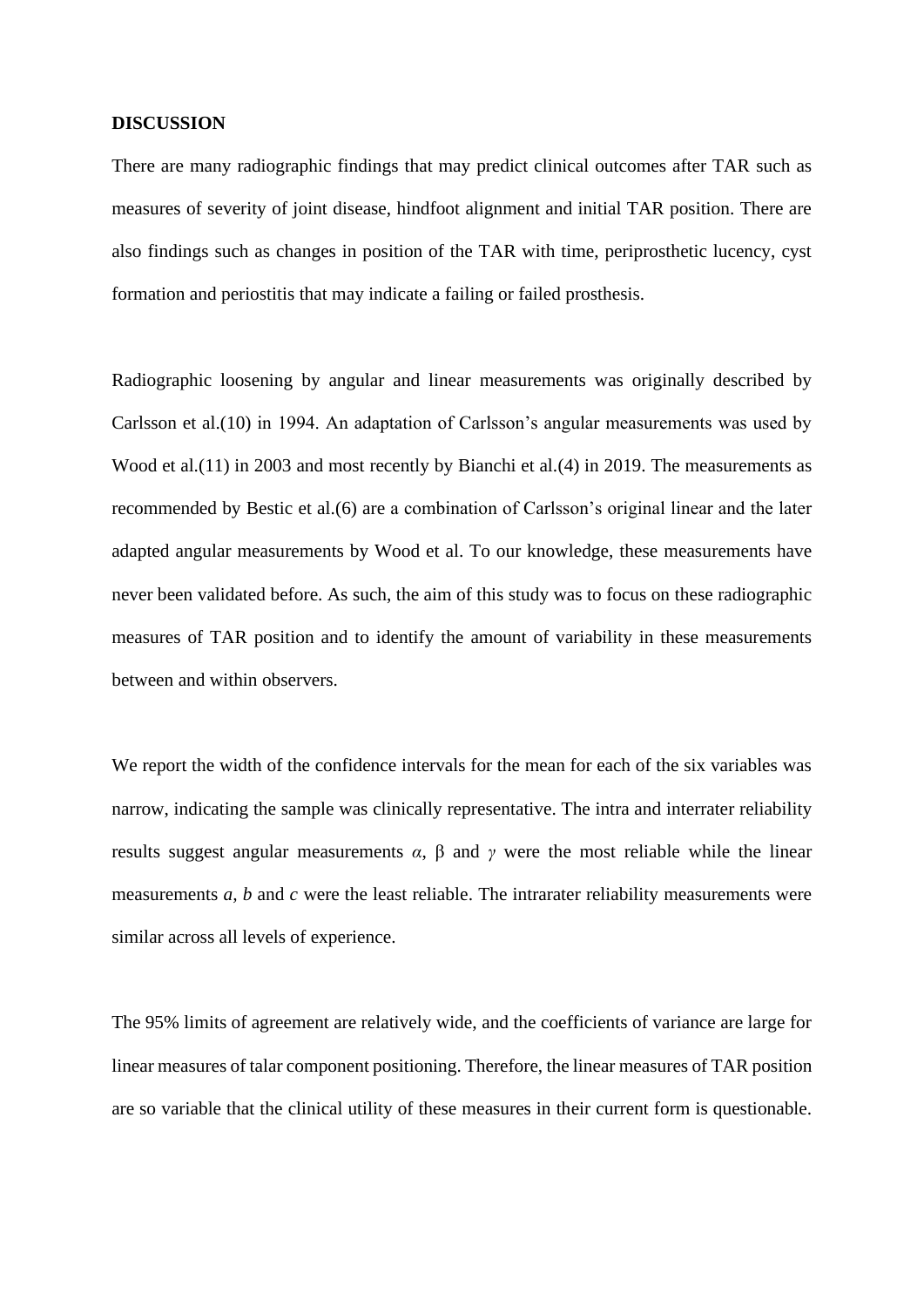The lowest ICC for intrarater reliability was 0.83 (**Table 1**), and for interrater reliability the lowest ICC was 0.69 (**Table 2**).

All the other comparisons produced an ICC of 0.7 or more. These ICCs can be interpreted as "substantial" to "almost perfect" and "almost perfect" respectively using the Landis and Koch(12) method. While this method is a commonly cited classification for interpreting ICC results, the categories described are arbitrary descriptions of consistency and do not necessarily mean that a test is reliable enough to use in research or routine clinical practice. Previous authors have suggested an ICC of at least 0.8(13) can be regarded as reliable, others suggesting that this should be measured from the lower of the 95% CIs.(14) In this study, almost all of the lower 95% CIs for intrarater ICCs, and one third of the interrater ICCs, are >0.8. Thirty-four of 36 comparisons demonstrate "good" or "excellent" reliability according to Koo & Li.(14) While ICCs are commonly used to calculate consistency in repeated measurements, there are limitations to their use in reliability studies. Repeated measurements may be consistent but discordant and the magnitude of differences between raters may depend on the size of the observations.(15) These effects can be assessed using Bland-Altman plots (**Figure 3**).

The distribution of data across the Bland-Altman plots demonstrated no evidence of funnelling. Therefore, the magnitude of the measurements does not appear to have an effect on reliability (**Figure 3**).

The mean difference in intrarater angular measurements was <1 degree, and <1 mm for linear measurements. These mean differences increased to a maximum of 2.2 degrees and 2.1mm for interrater angular and linear measurements respectively (**Tables 1 and 2**). While these differences are small, the variation in the differences, described by the 95% limits of agreement,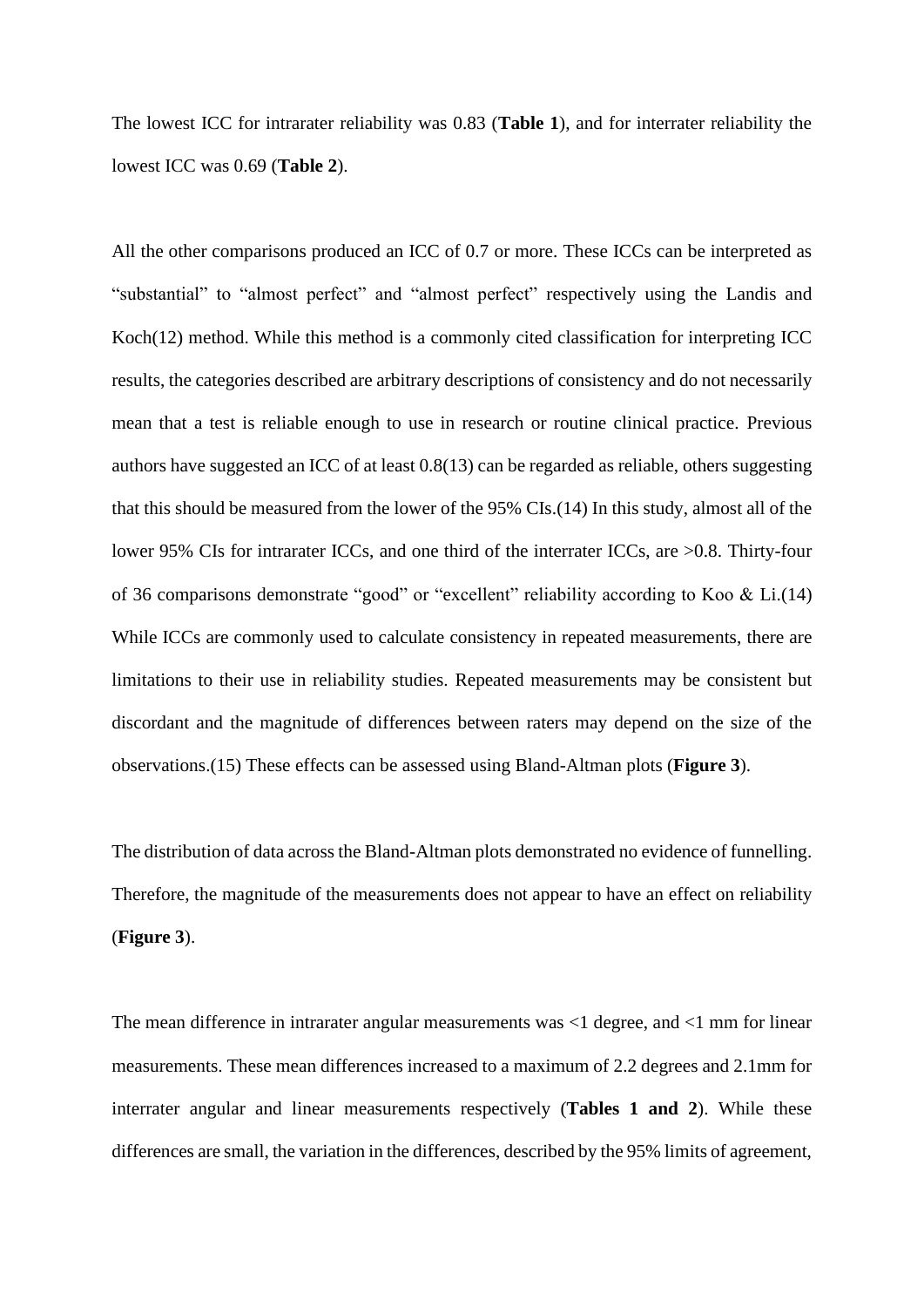are larger. The maximum width of the 95% limits of agreement was 6.5 degrees and 8.4mm for intrarater measures, and 8.9 degrees and 10.6mm for interrater measurements. While the absolute measure of these 95% confidence intervals was similar across comparisons, they do vary as a proportion of the variable being measured. For *α* and β angles, most variation was less than 10% of the mean but because *γ* angles are smaller, the variation constituted some 25% of the mean *γ* angle measurement.

There are a number of reasons why some of these measurements are more reliable than others. The variation in measurements between observers adversely affects small measures more than large measures (**Tables 3 and 4**). The variation in angular measures for  $\alpha$  and  $\gamma$  were similar (~1 degree) but mean *α* (89 degrees) was much larger than mean *γ* (22 degrees) and therefore the ratio of variability to magnitude (i.e. the *coefficient of variance*) was greater for *γ* (~5%) compared to  $\alpha$  (~1%) (**Tables 3 and 4**).  $\alpha$  and  $\beta$  are probably the most straight-forward to measure and least dependent on patient positioning and implant type.

The landmarks for the *γ* angle vary between type of implant and are also dependent on obtaining a true lateral projection on the radiograph. The linear measurements are more dependent on anatomical landmarks which can be more difficult to define and which may be obliterated in severe deforming arthropathies. For instance, the calcaneal tubercle used in measuring the talar tilt distances *b* and *c* is not a single point and there are a number of definitions of the calcaneal tubercle. Some refer to this as being on the inferior surface of the calcaneus for the attachment of the long plantar ligament,(16) others refer to this as the trochlear process where it is a raised projection separating the two oblique grooves on the lateral surface of the calcaneus, for the tendons of the peroneal muscles.(17) This could be improved by choosing a more anatomically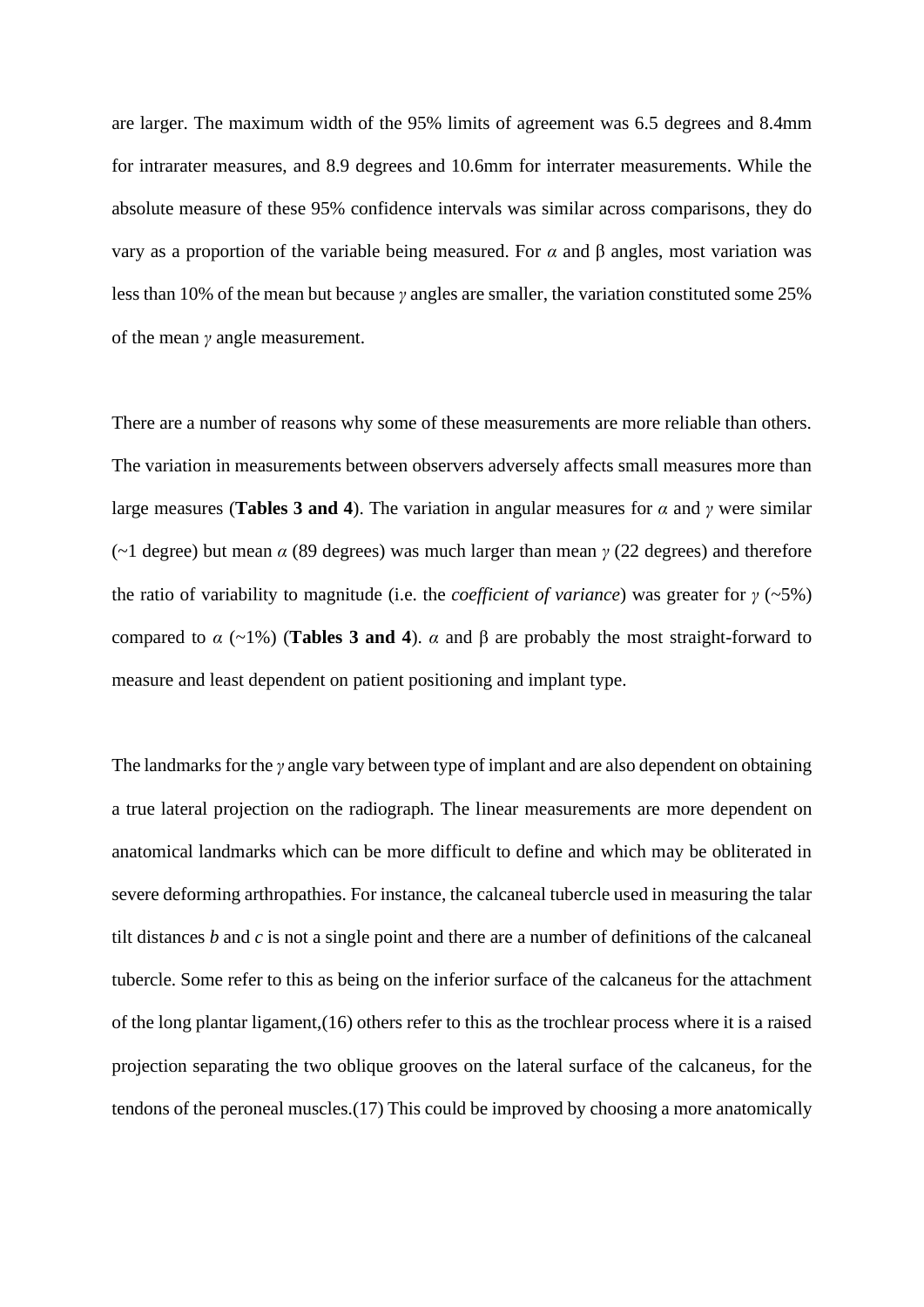consistent landmark, such as the posterior margin of the subtalar joint, but this would need to tested.

As mentioned before, the angular measurements  $\alpha$ ,  $\beta$ ,  $\gamma$  were used in a study of 200 post-TAR participants in the immediate postoperative phase by Wood and Deakin.(11) The angular measurement  $\alpha$  was also used in Willeger et al.(18) where they analysed different methods to measure  $\alpha$  in postoperative ankle arthrodesis. Our angular measurements are comparable to the values as obtained by Wood and Deakin(11) and Willeger et al.,(18) regardless of the measurement method. Neither of these studies reported measures of reliability or reproducibility.

This study presents with two key limitations. Firstly, all patients originated from three hospitals; more than half from one hospital. Therefore, some selection bias may have occurred in the choice of patients, prostheses, and operative and radiographic techniques that might influence reliability. The proposed measurements by Bestic et al.(6) were performed on the Scandinavian Total Ankle Replacement (STAR) device while our study included a variety of TAR devices due to individual surgeon preference, having recruited patients from multiple sites. While there was heterogeneity in the TAR devices, they were all second generation devices(19) with either two or three component designs. The difference between two or three component designs will not affect the angular or linear measurements as the landmark for the measurements involve the radio-opaque metal component and not the radiolucent polyethylene spacer. Although reliability measures might be improved by limiting the study to a single prosthesis and rigidly standardised radiographs the results of this study are more likely to reflect the heterogeneity of practice in the real world. Secondly, while this study describes the reliability of radiographic TAR measurements it does not address test retest reliability where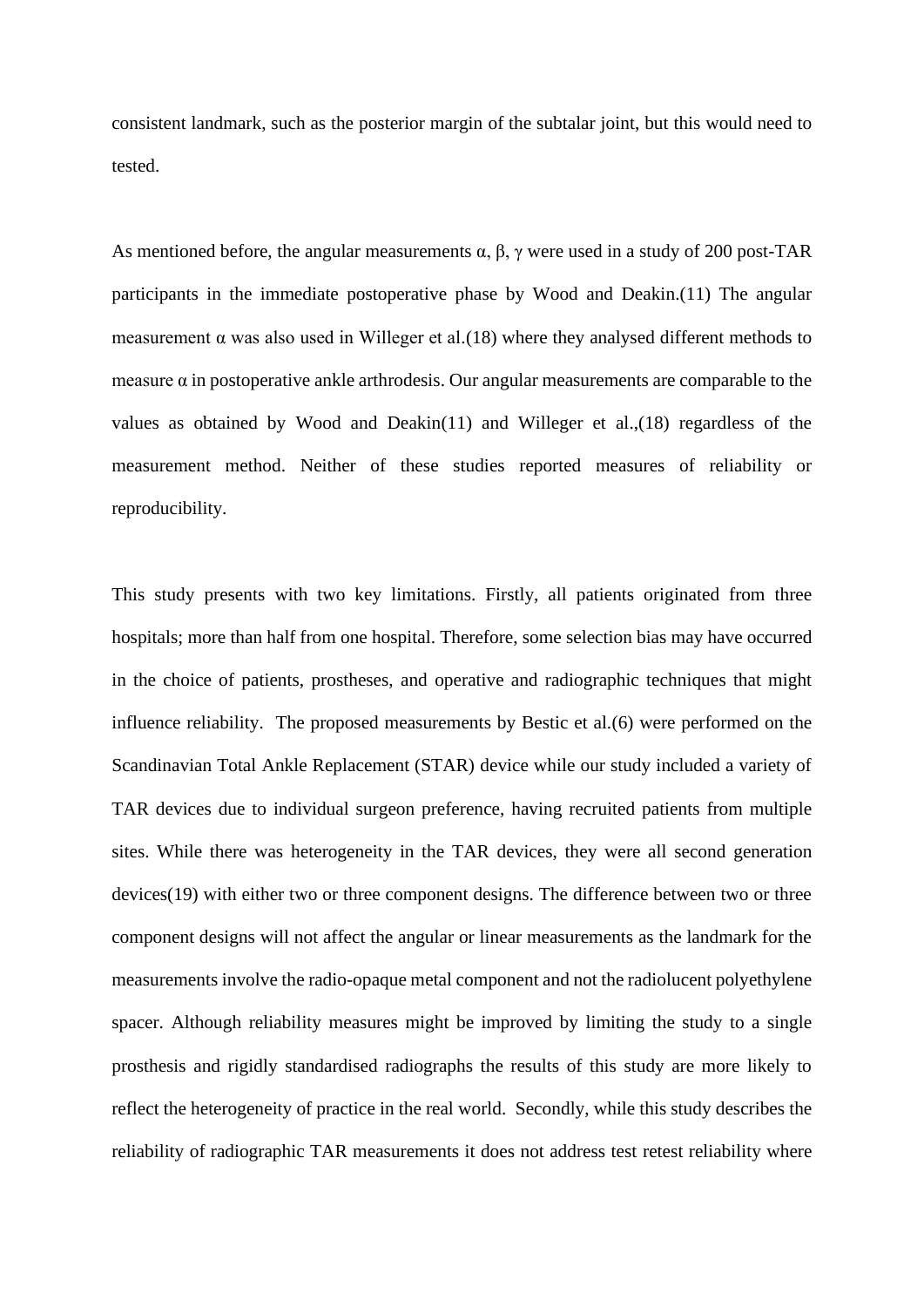measurements from one radiograph are compared to measurements from a second interval radiograph. This is an important next step in defining the minimum radiographic changes that can detect positional change of a prosthesis on serial radiographs.

The intra and interrater reliability of radiographic measurements of TAR measured by ICC is "good" to "excellent" but this does not reflect the degree of variability in some of the linear measurements. The coefficients of variance for linear measures of the position of the talar component of the TAR are large and therefore, these are probably not clinically useful in their current form. Angular measures of TAR position are reliable across all statistical methods and have potential for use in routine clinical practice.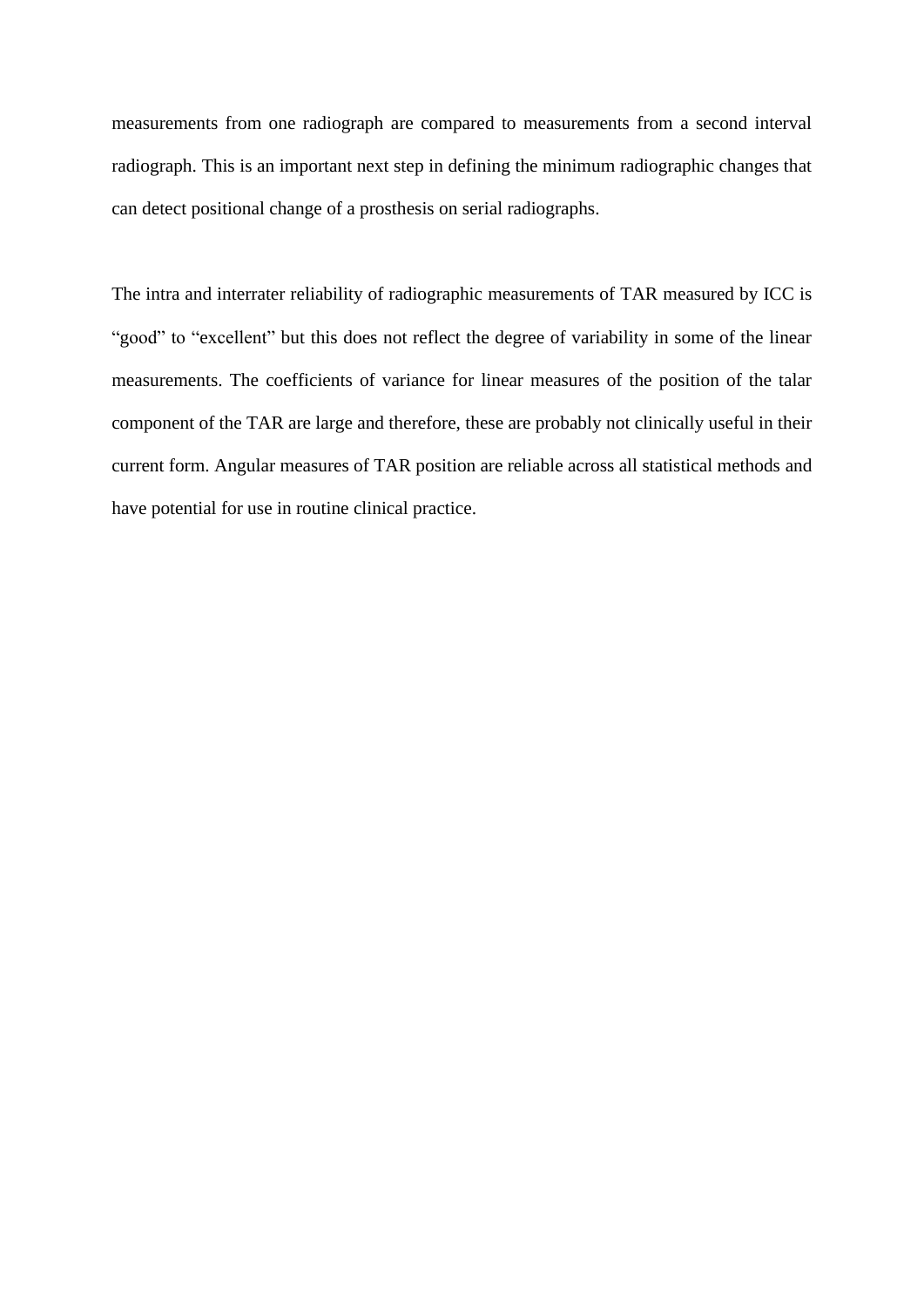#### **REFERENCES**

- 1. Bolton-Maggs BG, Sudlow RA, Freeman MA. Total ankle arthroplasty. A long-term review of the London Hospital experience. J Bone Joint Surg Br. 1985 Nov;67(5):785– 90.
- 2. Kitaoka HB, Patzer GL. Clinical results of the Mayo total ankle arthroplasty. J Bone Joint Surg Am. 1996 Nov;78(11):1658–64.
- 3. Kim D-R, Choi YS, Potter HG, Li AE, Chun K-Y, Jung YY, et al. Total Ankle Arthroplasty: An Imaging Overview. Korean J Radiol. 2016;17(3):413–23.
- 4. Bianchi A, Martinelli N, Hosseinzadeh M, Flore J, Minoli C, Malerba F, et al. Early clinical and radiological evaluation in patients with total ankle replacement performed by lateral approach and peroneal osteotomy. BMC Musculoskelet Disord. 2019 Dec;20(1):132.
- 5. Glazebrook MA, Arsenault K, Dunbar M. Evidence-based classification of complications in total ankle arthroplasty. Foot Ankle Int. 2009 Oct;30(10):945–9.
- 6. Bestic JM, Peterson JJ, DeOrio JK, Bancroft LW, Berquist TH, Kransdorf MJ. Postoperative Evaluation of the Total Ankle Arthroplasty. Am J Roentgenol. 2008 Apr;190(4):1112–23.
- 7. Bland M, Altman D. How should I calculate a within-subject coefficient of variation? [Internet]. 2006. Available from: https://www-users.york.ac.uk/~mb55/meas/cv.htm
- 8. R Development Core Team. R: A Language and Environment for Statistical Computing [Internet]. Vienna, Austria: R Foundation for Statistical Computing; 2008. Available from: http://www.R-project.org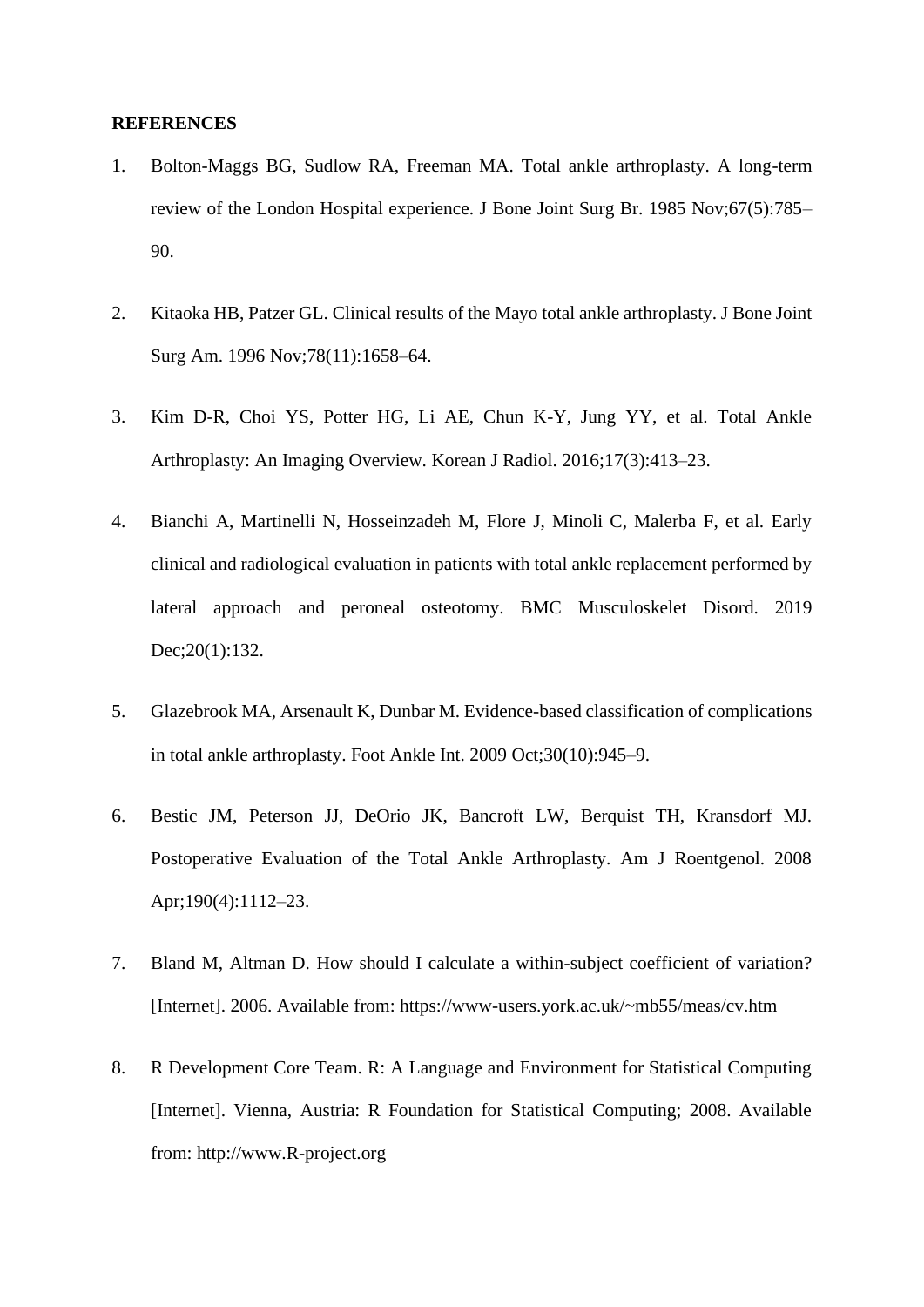- 9. Eng J. Sample Size Estimation: How Many Individuals Should Be Studied? Radiology. 2003 May;227(2):309–13.
- 10. Carlsson ÅS, Nilsson J-Å, Redlund-Johnell I, Henricson A, Linder L. A survival analysis of 52 Bath & Wessex ankle replacements A clinical and radiographic study in patients with rheumatoid arthritis and a critical review of the literature. The Foot. 1994 Mar 1;4(1):34–40.
- 11. Wood PLR, Deakin S. Total ankle replacement: THE RESULTS IN 200 ANKLES. J Bone Joint Surg Br. 2003 Apr;85-B(3):334–41.
- 12. Landis JR, Koch GG. The measurement of observer agreement for categorical data. Biometrics. 1977 Mar;33(1):159–74.
- 13. Bernstein IH, Nunnally JC. The assessment of reliability. Psychometric Theory. New York: McGraw-Hill Companies; 1994. 248–92 p.
- 14. Koo TK, Li MY. A Guideline of Selecting and Reporting Intraclass Correlation Coefficients for Reliability Research. J Chiropr Med. 2016 Jun;15(2):155–63.
- 15. Ranganathan P, Pramesh C, Aggarwal R. Common pitfalls in statistical analysis: Measures of agreement. Perspect Clin Res. 2017;8(4):187.
- 16. Micheau A. Calcaneal tubercle [Internet]. IMAIOS. 2019 [cited 2019 Dec 5]. Available from: https://www.imaios.com/en/e-Anatomy/Anatomical-Parts/Calcaneal-tubercle
- 17. Thieme Atlas of Anatomy: General Anatomy and Musculoskeletal System. Thieme; 2006. 541 p.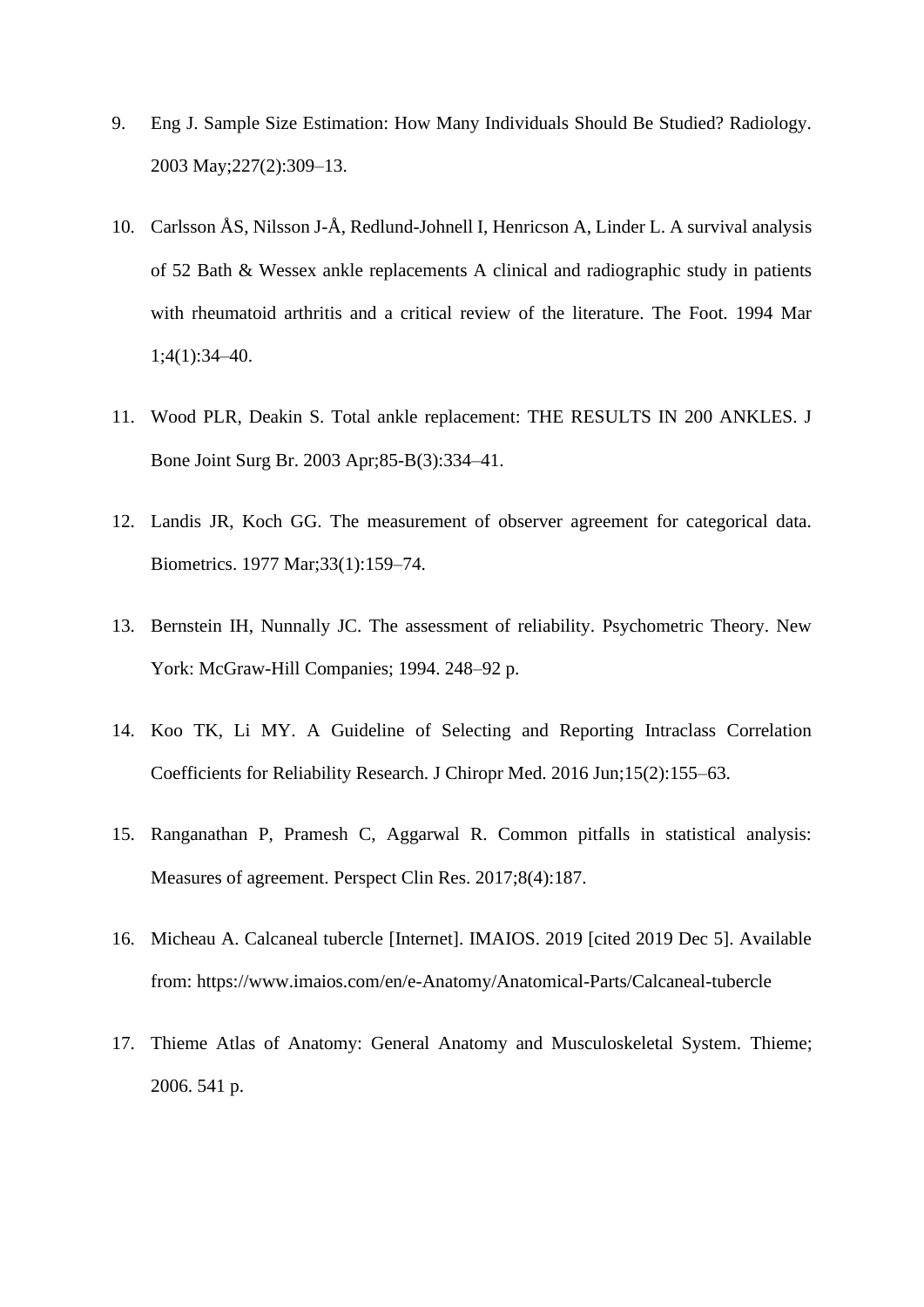- 18. Willegger M, Holinka J, Nemecek E, Bock P, Wanivenhaus AH, Windhager R, et al. Reliability of the Radiographic Sagittal and Frontal Tibiotalar Alignment after Ankle Arthrodesis. Tsuchiya H, editor. PLOS ONE. 2016 Apr 28;11(4):e0154224.
- 19. Bestic JM, Bancroft LW, Peterson JJ, Kransdorf MJ. Postoperative imaging of the total ankle arthroplasty. Radiol Clin North Am. 2008 Nov;46(6):1003–15, v–vi.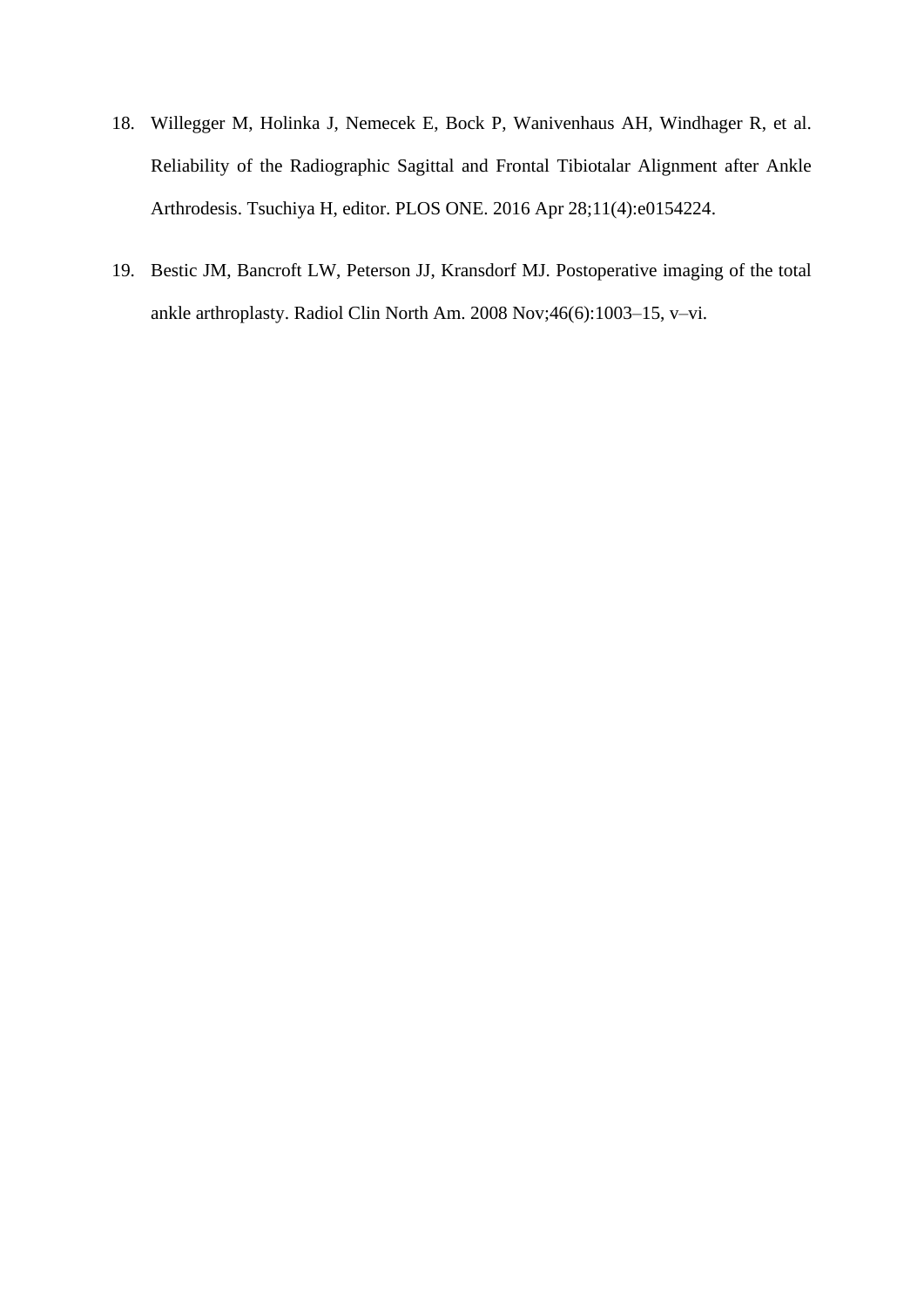# **TABLES**

**Table 1 Intrarater reliability for the three raters for each TAR position variable (mean differences, 95% limits of agreement, intraclass correlation coefficients and 95% confidence intervals)**

| Rater          | Alpha                           | <b>Beta</b>             | Gamma                        | Length a                     | Talar Tilt Length b          | Talar Tilt Length c          |
|----------------|---------------------------------|-------------------------|------------------------------|------------------------------|------------------------------|------------------------------|
| 1              | $0.06$ (-2.03, 2.16)*           | $0$ (-2.10, 2.10)       | $-0.02$ ( $-2.95$ , $2.92$ ) | $0.05$ (-2.15, 2.25)         | $0.08$ (-2.19, 2.35)         | $-0.26$ ( $-4.38$ , $3.85$ ) |
|                | $0.90(0.85, 0.94)$ <sup>+</sup> | 0.92(0.86, 0.95)        | 0.89(0.82, 0.93)             | 0.96(0.94, 0.98)             | 0.92(0.86, 0.95)             | 0.89(0.82, 0.93)             |
| $\overline{2}$ | $0.16$ (-1.76, 2.08)            | $-0.06$ $(-2.04, 1.91)$ | $-0.31$ ( $-2.65$ , $2.04$ ) | $-0.78$ ( $-4.97$ , $3.41$ ) | $-0.03$ ( $-1.54$ , $1.49$ ) | $-0.43$ $(-2.67, 1.81)$      |
|                | 0.91(0.86, 0.95)                | 0.92(0.87, 0.95)        | 0.92(0.87, 0.95)             | 0.87(0.79, 0.92)             | 0.97(0.95, 0.98)             | 0.97(0.95, 0.98)             |
| 3              | $-0.03$ ( $-2.64$ , $2.57$ )    | $-0.34$ $(-3.13, 2.45)$ | $-0.61$ ( $-3.73$ , 2.51)    | $0.4$ (-2.01, 2.81)          | $0.38$ (-2.16, 2.91)         | $0.16$ (-2.71, 3.03)         |
|                | 0.83(0.73, 0.89)                | 0.86(0.78, 0.91)        | 0.88(0.81, 0.93)             | 0.95(0.93, 0.97)             | 0.89(0.83, 0.93)             | 0.95(0.92, 0.97)             |

\*mean difference (95% limits of agreement)

† Intraclass Correlation Coefficient for consistency of single measures by fixed raters (95% confidence intervals)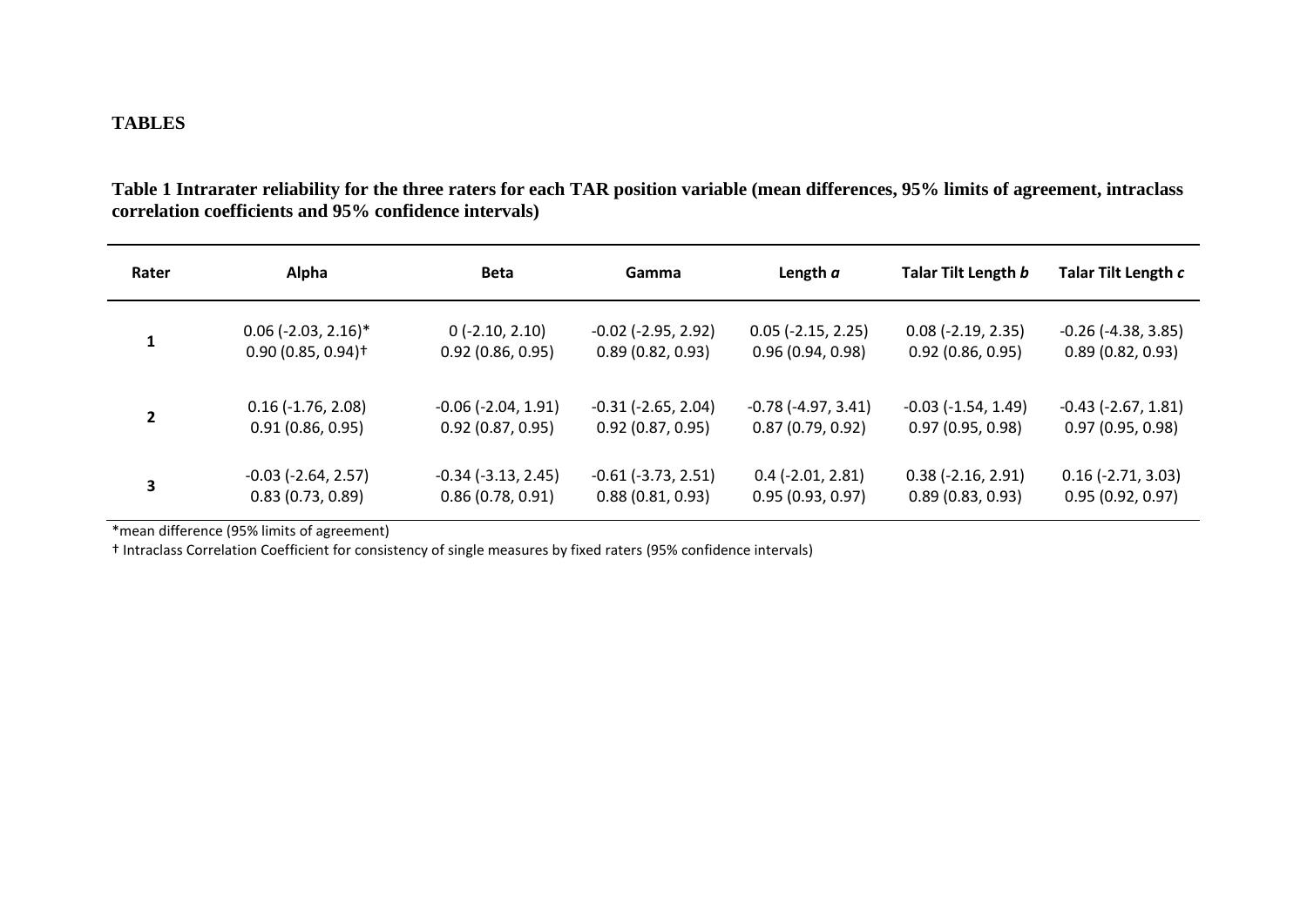**Table 2 Interrater reliability for the three raters for each TAR position variable (mean differences, 95% limits of agreement, intraclass correlation coefficients and 95% confidence intervals)**

| <b>Raters</b>  | Alpha                           | <b>Beta</b>                  | Gamma                | Length a                  | Talar Tilt Length b          | Talar Tilt Length c          |
|----------------|---------------------------------|------------------------------|----------------------|---------------------------|------------------------------|------------------------------|
| 1 <sub>v</sub> | $-0.13$ ( $-3.58$ , $3.32$ )*   | $0.82$ (-2.52, 4.16)         | $0.68$ (-3.16, 4.51) | $-1.57$ ( $-6.51$ , 3.38) | $0.75$ (-2.65, 4.15)         | $1.12$ (-2.99, 5.22)         |
|                | $0.74(0.65, 0.81)$ <sup>+</sup> | 0.79(0.71, 0.84)             | 0.82(0.75, 0.87)     | 0.86(0.81, 0.90)          | 0.83(0.77, 0.88)             | 0.86(0.81, 0.90)             |
| 2 v 3          | $-0.63$ ( $-4.59$ , $3.33$ )    | $-2.23$ ( $-5.39$ , 0.94)    | $0.60$ (-3.2, 4.39)  | $2.10(-3.19, 7.39)$       | $-0.37$ ( $-3.98$ , $3.24$ ) | $-1.15$ ( $-5.64$ , $3.35$ ) |
|                | 0.69(0.58, 0.77)                | 0.75(0.66, 0.82)             | 0.79(0.72, 0.85)     | 0.80(0.73, 0.86)          | 0.77(0.69, 0.84)             | 0.89(0.84, 0.92)             |
| 1 <sub>v</sub> | $-0.76$ ( $-4.08$ , 2.57)       | $-1.40$ ( $-4.68$ , $1.88$ ) | $1.27$ (-2.53, 5.08) | $0.54$ (-2.12, 3.19)      | $0.38$ (-2.91, 3.66)         | $-0.03$ ( $-4.30$ , $4.24$ ) |
|                | 0.71(0.61, 0.79)                | 0.77(0.68, 0.83)             | 0.78(0.70, 0.84)     | 0.93(0.89, 0.95)          | $0.82$ (0.75, 0.87)          | 0.87(0.82, 0.91)             |

\*mean difference (95% limits of agreement)

† Intraclass Correlation Coefficient for consistency of single measures by fixed raters (95% confidence intervals)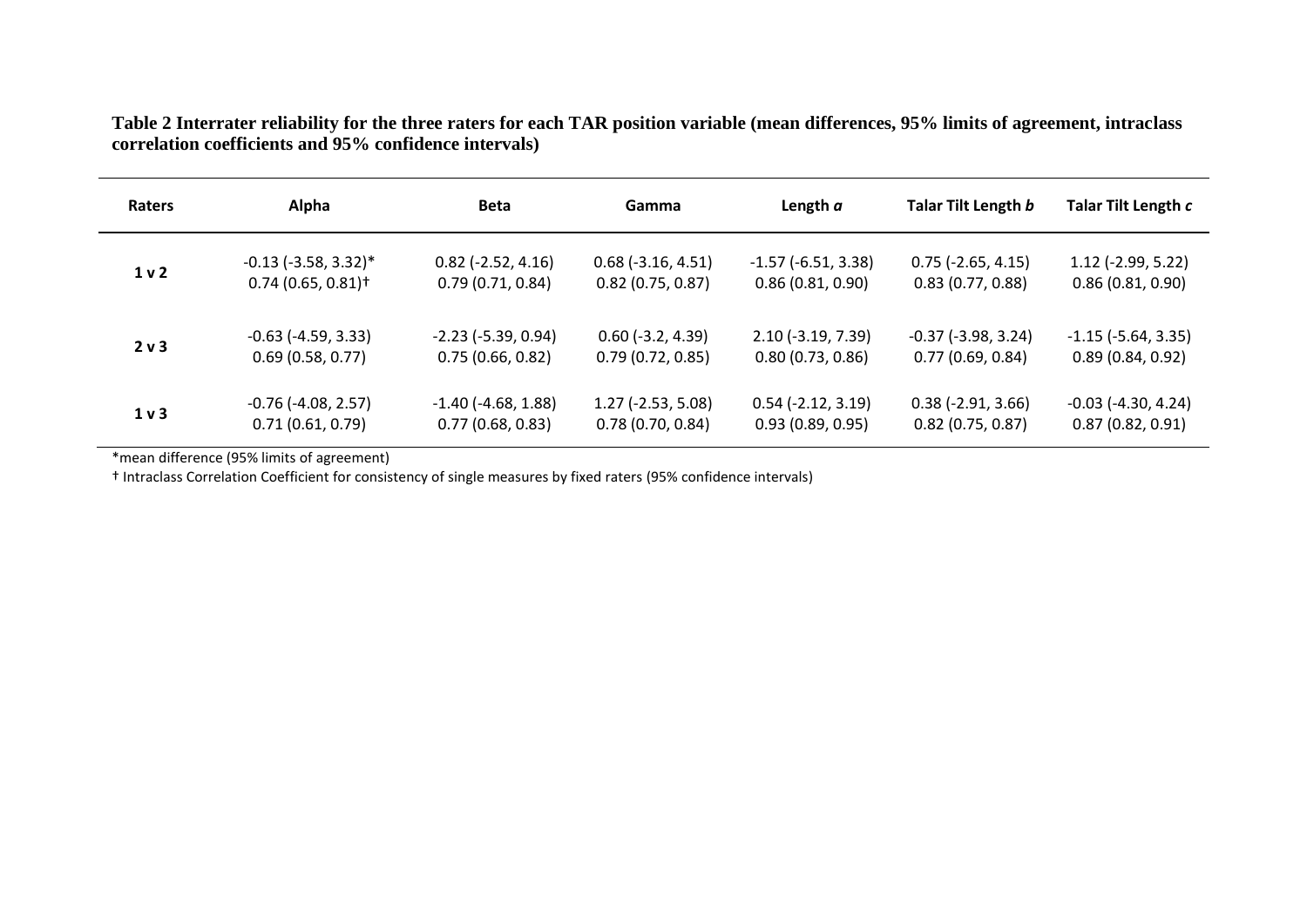**Table 3 Intrarater reliability for the three raters for each TAR position variable (within subject root-mean-square coefficient of variation and 95% confidence intervals)**

| Rater          | Alpha                | <b>Beta</b>      | Gamma             | Length a             | Talar Tilt Length b | Talar Tilt Length c |
|----------------|----------------------|------------------|-------------------|----------------------|---------------------|---------------------|
| 1              | $0.85(0.68, 0.99)$ * | 0.85(0.70, 0.98) | 4.67 (3.85, 5.37) | 2.54 (1.28, 3.37)    | 9.66(7.18, 11.63)   | 9.01 (5.86, 11.32)  |
| $\overline{2}$ | 0.78(0.61, 0.91)     | 0.80(0.63, 0.94) | 4.21 (3.35, 4.92) | $5.11 (-1.04, 7.30)$ | 7.31 (5.31, 8.87)   | 7.89 (5.15, 9.90)   |
| 3              | 1.04(0.58, 1.36)     | 1.16(0.92, 1.36) | 5.65 (4.79, 6.41) | 3.19(2.08, 4.00)     | 12.95 (5.39, 17.51) | 10.25 (5.74, 13.31) |

\*within subject root-mean-square coefficient of variation in percentage (95% confidence intervals)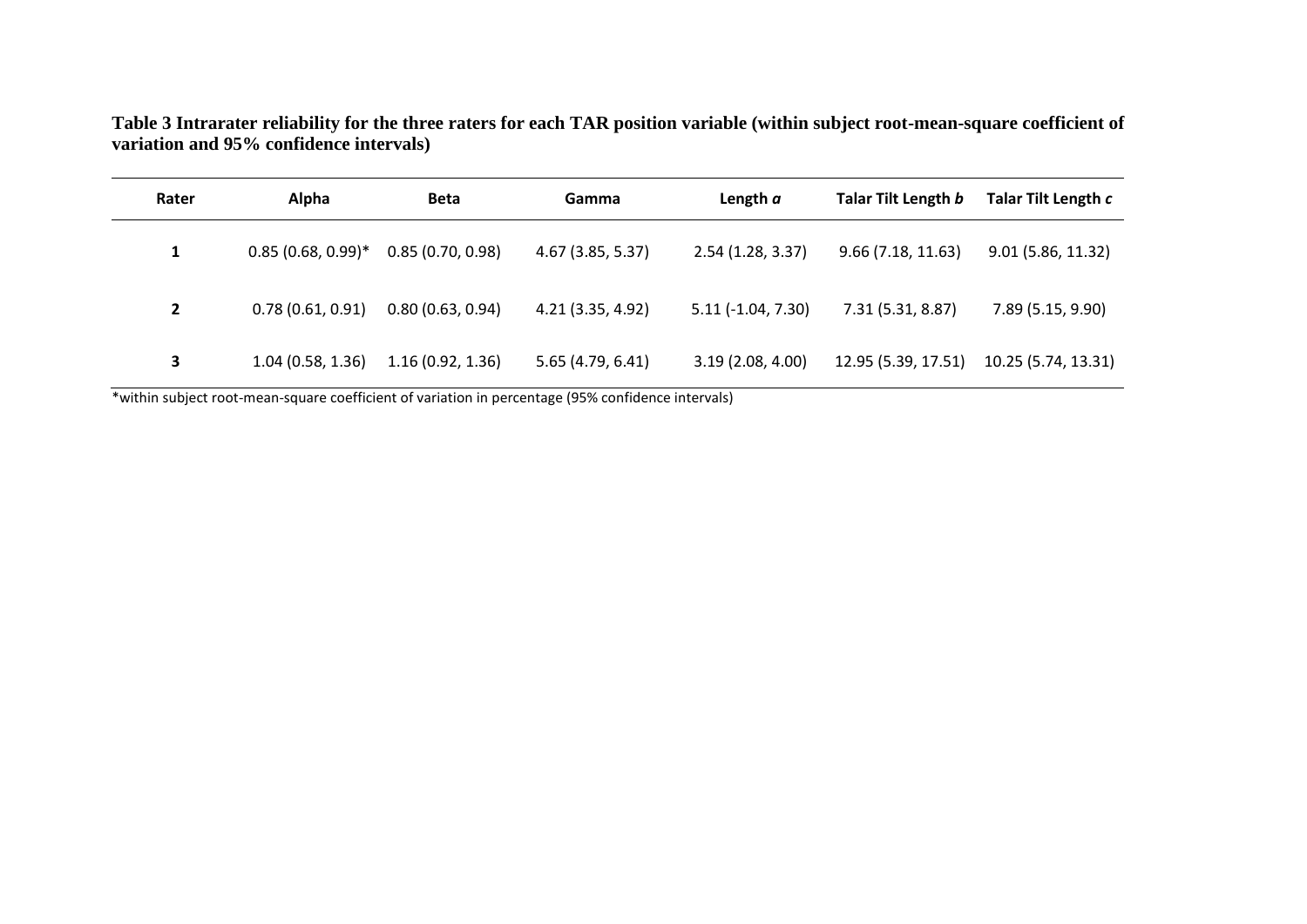**Table 4 Interrater reliability for the three raters for each TAR position variable (within subject root-mean-square coefficient of variation and 95% confidence intervals)**

| Rater          | Alpha                | <b>Beta</b>      | Gamma             | Length a            | Talar Tilt Length b  | Talar Tilt Length c  |
|----------------|----------------------|------------------|-------------------|---------------------|----------------------|----------------------|
| 1 <sub>v</sub> | $1.39(1.18, 1.57)^*$ | 1.52(1.11, 1.84) | 6.53(5.29, 7.57)  | $6.66$ (4.37, 8.35) | 16.87 (12.82, 20.12) | 17.65 (9.16, 23.22)  |
| 2 v 3          | 1.65(1.20, 2.00)     | 2.19(1.87, 2.47) | 6.96 (4.91, 8.53) | 7.92 (5.75, 9.60)   | 13.71 (10.63, 16.22) | 16.91 (11.26, 21.10) |
| 1 <sub>v</sub> | 1.48(1.11, 1.77)     | 1.73(1.40, 2.00) | 7.96 (6.19, 9.40) | 3.59(2.53, 4.40)    | 15.47 (10.15, 19.39) | 14.97 (6.60, 20.11)  |

\* within subject root-mean-square coefficient of variation in percentage (95% confidence intervals)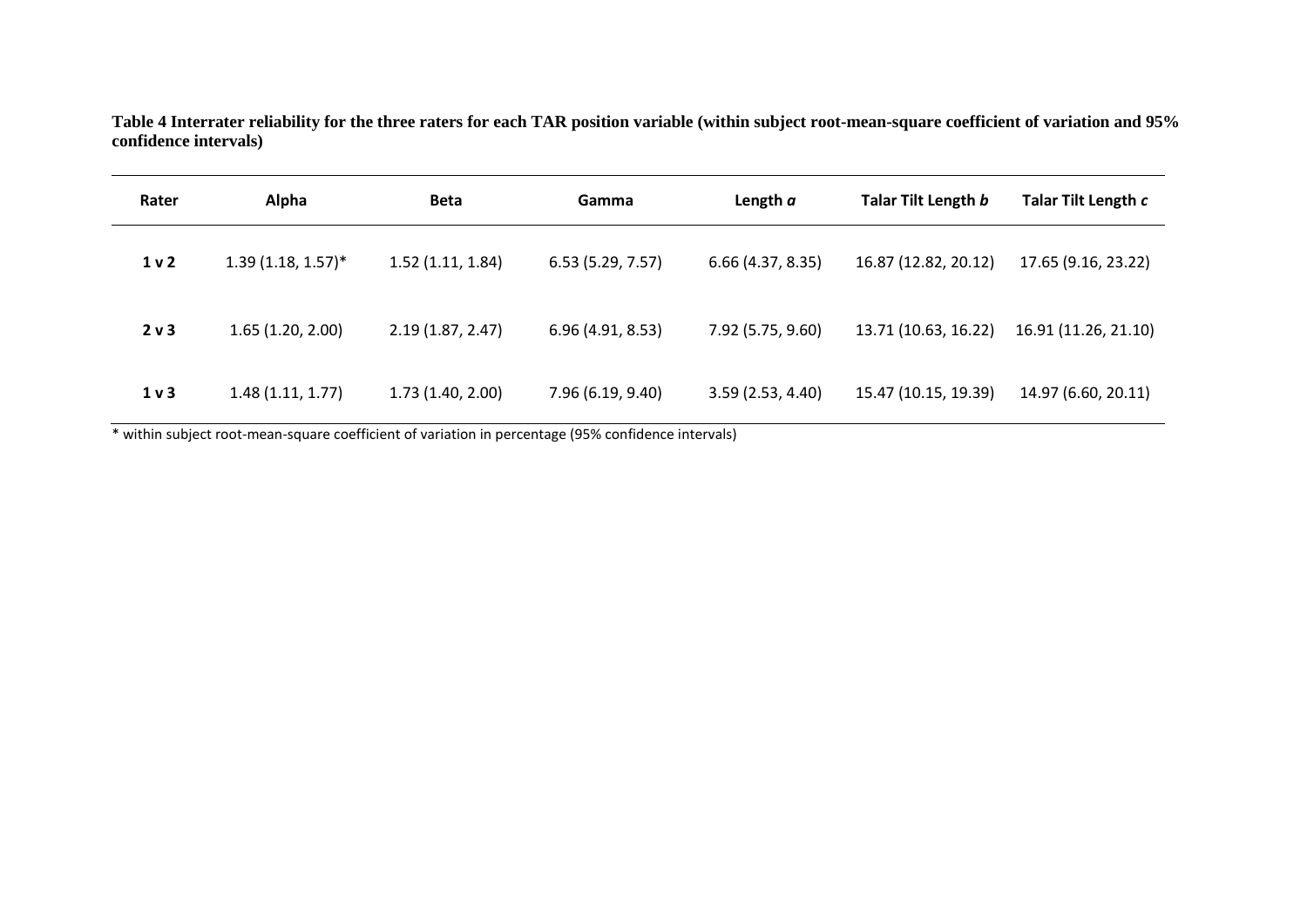## **FIGURES**



## **Figure 1**

Anteroposterior and lateral ankle radiographs demonstrating the lines drawn to obtain the variables used to describe the position of the TAR. The alpha  $(\alpha)$  angle and beta  $(\beta)$  angles are subtended between a line drawn along the long axis of the tibia and the articular surface of the tibial component on the AP and lateral projections respectively  $(A, B)$ . The gamma  $(\gamma)$  angle is subtended by a line between the most anterior and posterior points of the talar component, on the lateral projection, and a line drawn from the most posterior point of the prosthesis along the middle of the neck of the talus (B). Length *a* is a perpendicular measure from a line drawn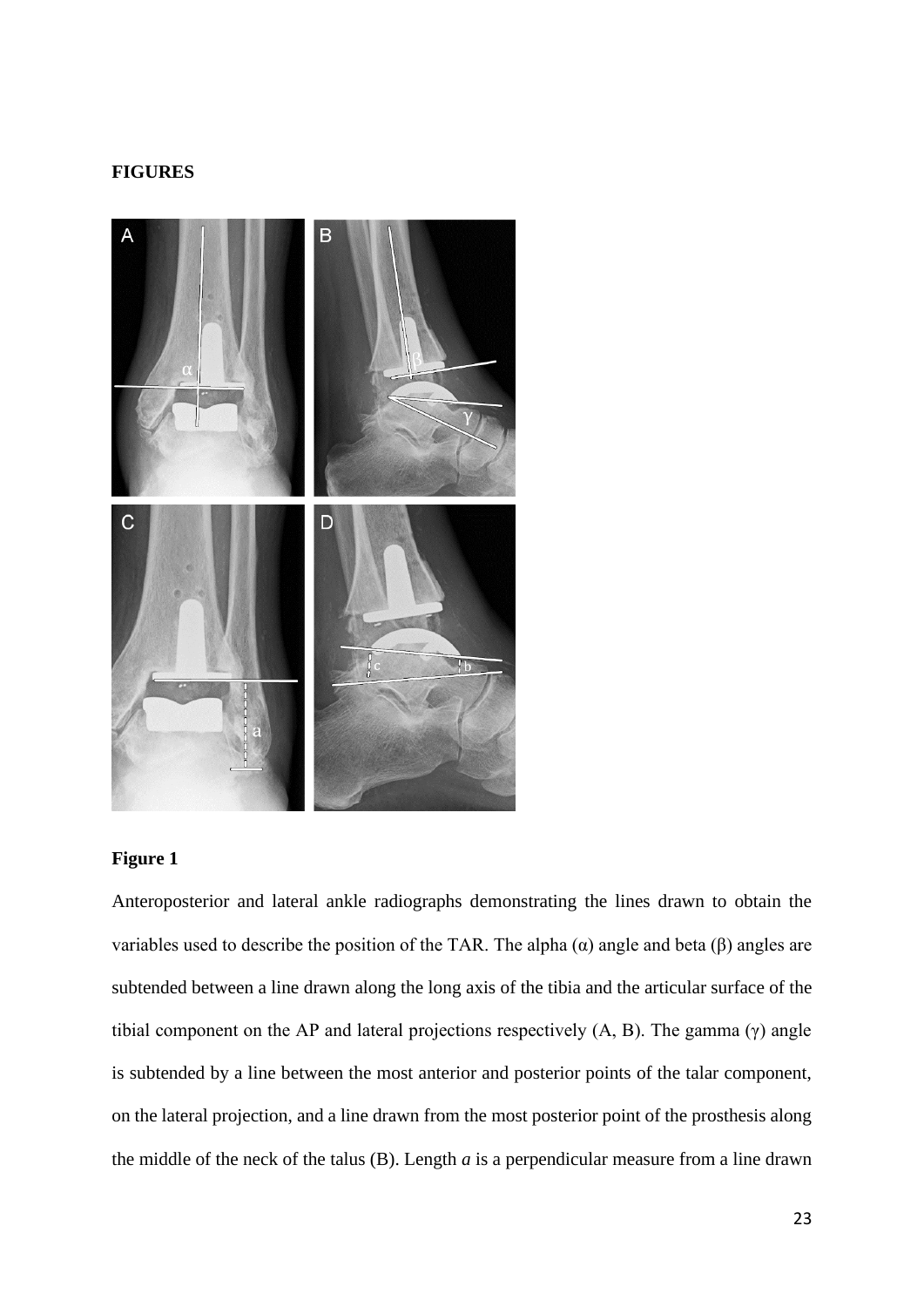laterally from the articular surface of the tibial component to the tip of the lateral malleolus (C). Talar tilt measures *b* and *c* are drawn perpendicular to a line connecting the anterior and posterior margins of the talar component, on the lateral projection, to a line connecting the anterosuperior corner of the head of the talus to the posterosuperior margin of the posterior subtalar facet of the calcaneus (D).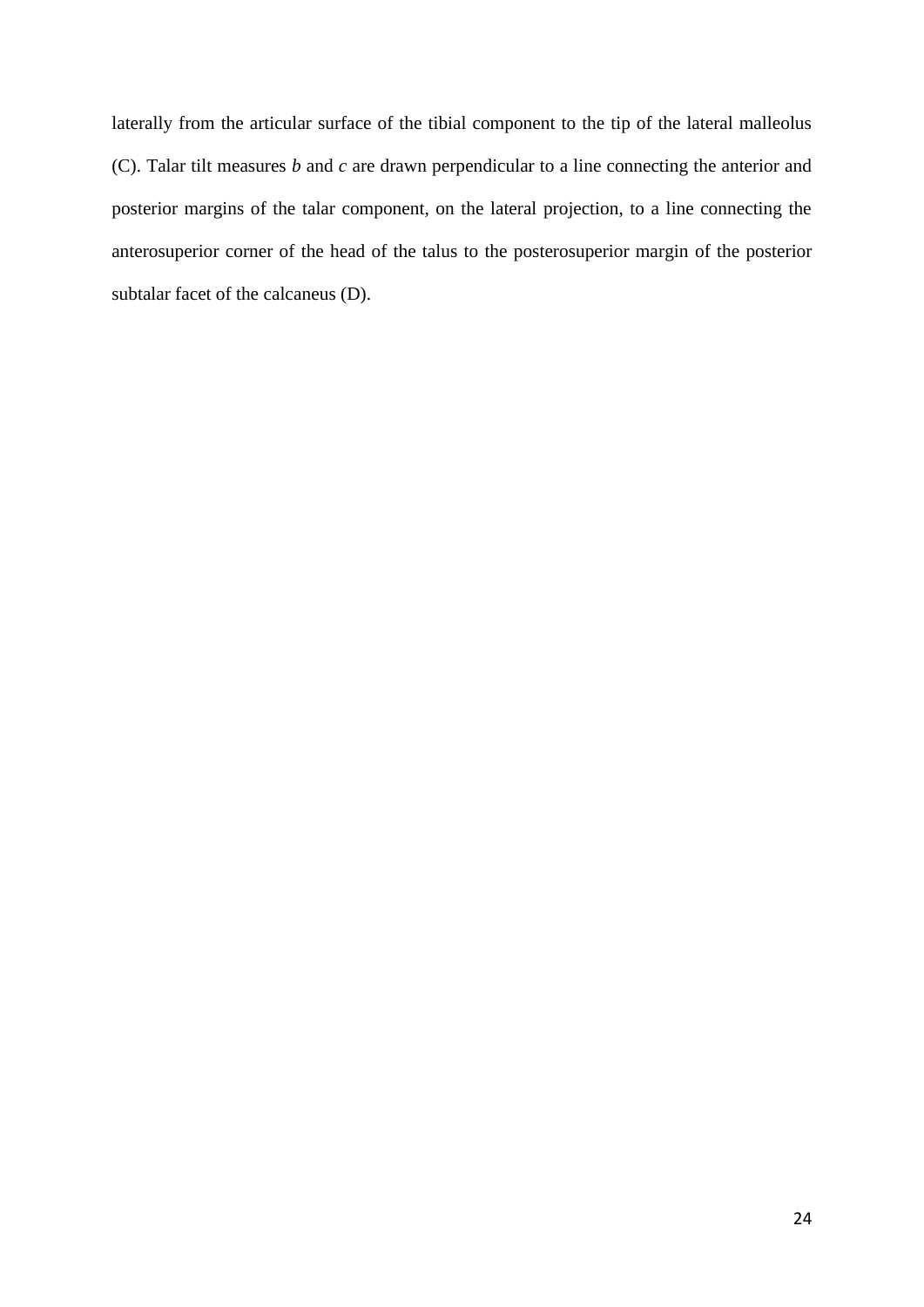

# **Figure 2**

Frequency histograms of the average of 6 measurements (two from each rater) for each variable describing the position of the TAR. All but the beta angle conforms to a normal distribution according to the Shapiro-Wilk of normality.